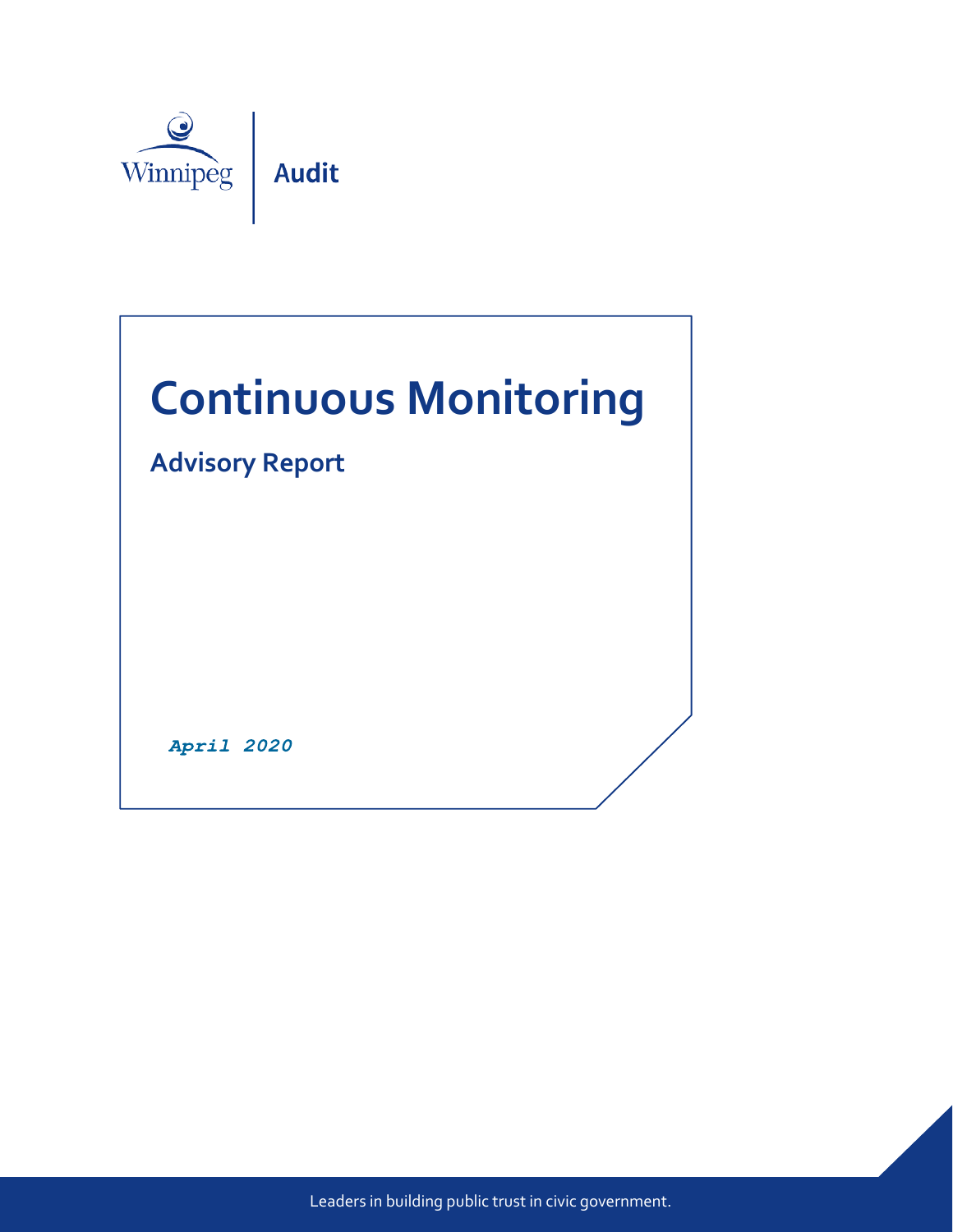## **Table of Contents**

| PROJECT AT A GLANCE                           | 3              |
|-----------------------------------------------|----------------|
| PROJECT BACKGROUND                            | $\overline{4}$ |
| <b>PROJECT OBJECTIVES</b>                     | 4              |
| <b>CONCLUSIONS</b>                            | 4              |
| <b>INDEPENDENCE</b>                           | 5              |
| <b>ACKNOWLEDGEMENT</b>                        | 5              |
| <b>OVERVIEW</b>                               | 6              |
| EVALUATION OF A CONTINUOUS MONITORING PROGRAM | 9              |
| APPENDIX 1 - Project Methodology              | 22             |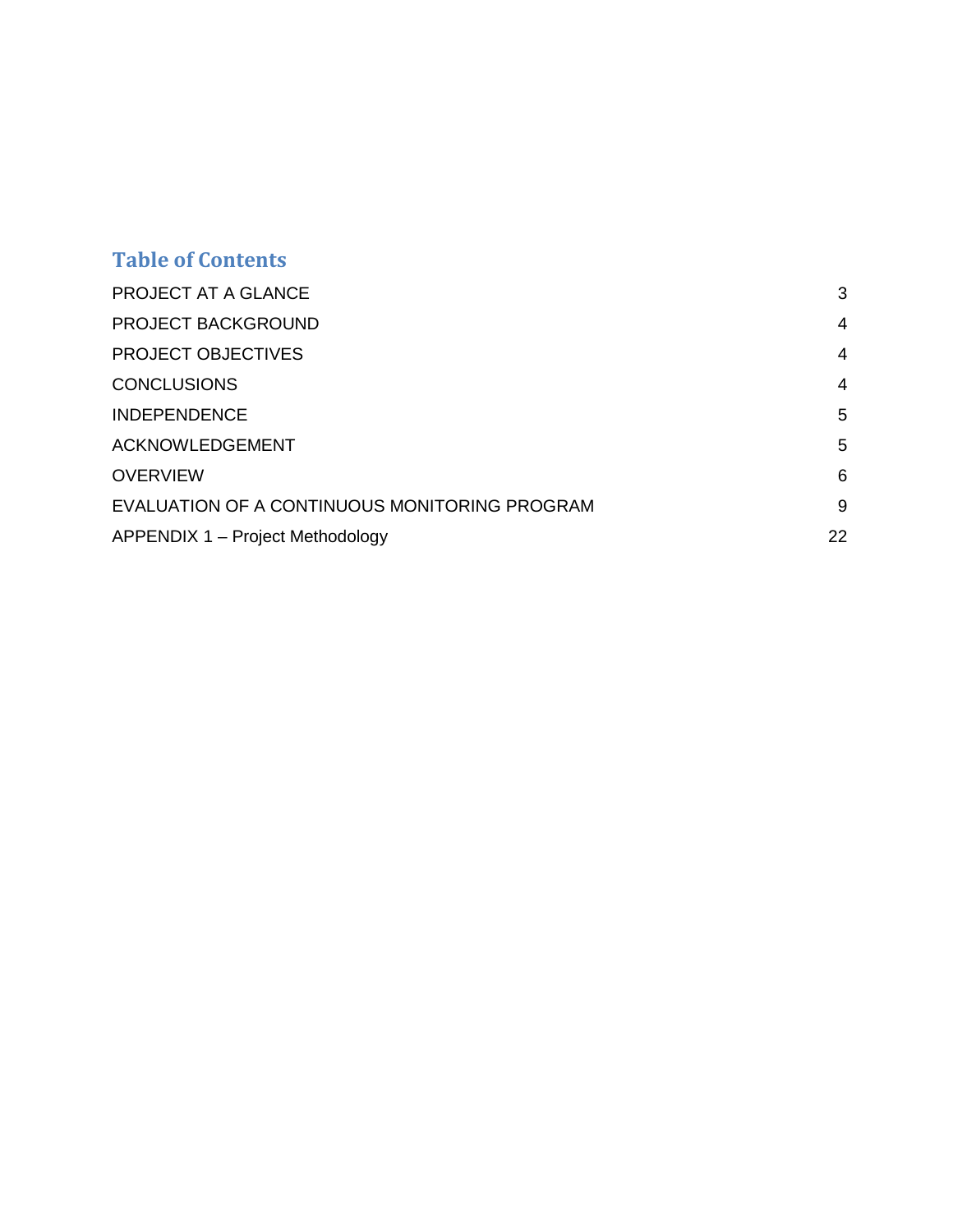## **PROJECT AT A GLANCE**

 $\mathbf{I}$ 

<span id="page-2-1"></span><span id="page-2-0"></span>

| <b>RECOMMENDATIONS</b>                                                                                                                         | <b>Project Background</b>                                                                                                                                                                                                                                                                                                                                                                                                                                                                                                                                                                                                                                     |
|------------------------------------------------------------------------------------------------------------------------------------------------|---------------------------------------------------------------------------------------------------------------------------------------------------------------------------------------------------------------------------------------------------------------------------------------------------------------------------------------------------------------------------------------------------------------------------------------------------------------------------------------------------------------------------------------------------------------------------------------------------------------------------------------------------------------|
| We recommend that the Chief<br>Financial Officer develop and<br>implement a system of<br>continuous monitoring of<br>overtime and standby pay. | The 2015 - 2018 Audit Plan was updated in 2016 to include the Continuous<br>Monitoring Project to evaluate the opportunity to implement a continuous<br>monitoring program. The purpose of this program is to continuously monitor<br>financial transactions to detect unusual expenses and identify areas where<br>internal controls should be strengthened. This project was conducted as an<br>advisory service.                                                                                                                                                                                                                                           |
|                                                                                                                                                | <b>Findings</b>                                                                                                                                                                                                                                                                                                                                                                                                                                                                                                                                                                                                                                               |
|                                                                                                                                                | Various departments in the City of Winnipeg currently conduct ad-hoc<br>monitoring activities to mitigate key process risks which are generally<br>conducted on a reactive basis. Opportunities were identified to use the<br>available capabilities in PeopleSoft to improve existing monitoring processes<br>at the City through a continuous monitoring program.                                                                                                                                                                                                                                                                                           |
|                                                                                                                                                | The Public Service created exception reports for overtime, standby pay and<br>employee payroll information. The following exceptions were identified based<br>on the criteria established to identify outliers:<br>Seventeen employees were identified as earning overtime which<br>$\bullet$<br>was in excess of 60 percent of their average annual pay in 2018.<br>One employee was identified who earned overtime which was in<br>excess of their annual pay. This employee more than doubled their<br>annual pay by working overtime.<br>Five employees earned standby pay which was in excess of 30<br>$\bullet$<br>percent of their average annual pay. |
|                                                                                                                                                | Explanations were provided by departments for the outliers identified. All<br>departments were aware of the levels of overtime and standby pay. As this is<br>an advisory report, the Audit Department did not audit responses from<br>management and is not providing assurance on the exceptions identified.                                                                                                                                                                                                                                                                                                                                                |
|                                                                                                                                                | The Acting Chief Financial Officer found value in the information generated in<br>the exception reports.                                                                                                                                                                                                                                                                                                                                                                                                                                                                                                                                                      |
|                                                                                                                                                | The information generated from these reports has provided the Audit<br>Department with useful information that can be applied to the City wide risk<br>assessment processes.                                                                                                                                                                                                                                                                                                                                                                                                                                                                                  |
|                                                                                                                                                |                                                                                                                                                                                                                                                                                                                                                                                                                                                                                                                                                                                                                                                               |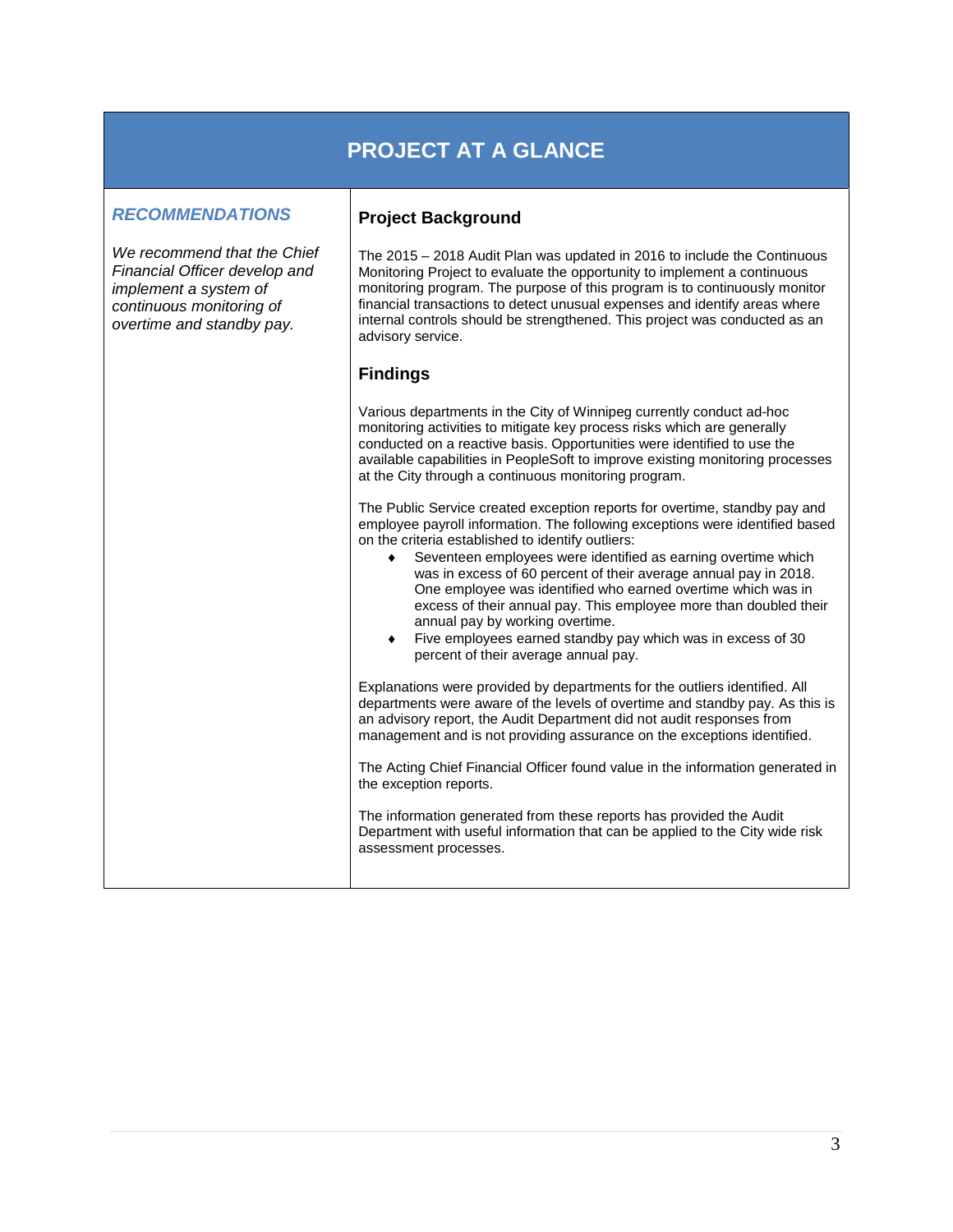### **PROJECT BACKGROUND**

<span id="page-3-0"></span>*The intent of this project is to evaluate an opportunity to enhance the monitoring of internal control processes.* 

- ♦ The Continuous Monitoring Project was added to the 2016 Update of the 2015 – 2018 Audit Plan, which was received as information at the June 15, 2016 Council Meeting.
- ♦ The purpose of this project was to evaluate the opportunity of the Public Service to implement a continuous monitoring program to proactively monitor financial transactions, detect unusual expenses and identify areas where internal controls should be strengthened.
- ♦ The project methodology is located in **Appendix 1**.

## **PROJECT OBJECTIVES**

<span id="page-3-1"></span>*The two objectives identified for this project involve identifying the value a continuous monitoring program would add to current processes.* 

- ♦ The objectives of this project were:
	- o To evaluate the value to the Public Service of implementing a continuous monitoring program, in which management uses exception reports generated using information from PeopleSoft to pro-actively identify unusual transactions on an ongoing basis.
	- o To explore the value of using the information generated through continuous monitoring reports in Audit Department processes.

### **CONCLUSIONS**

<span id="page-3-2"></span>*Value was found in continuous monitoring reports.* 

*The Audit Department will use continuous monitoring information going forward.* 

- ♦ The Public Service created exception reports for overtime, standby pay and employee payroll information. The reports generated information that the Acting Chief Financial Officer found to be valuable.
- The reports that were created generated information that is useful for City wide risk assessment processes in the Audit Department. The Audit Department will continue to use information from these reports, and explore other potential transactions, in the future.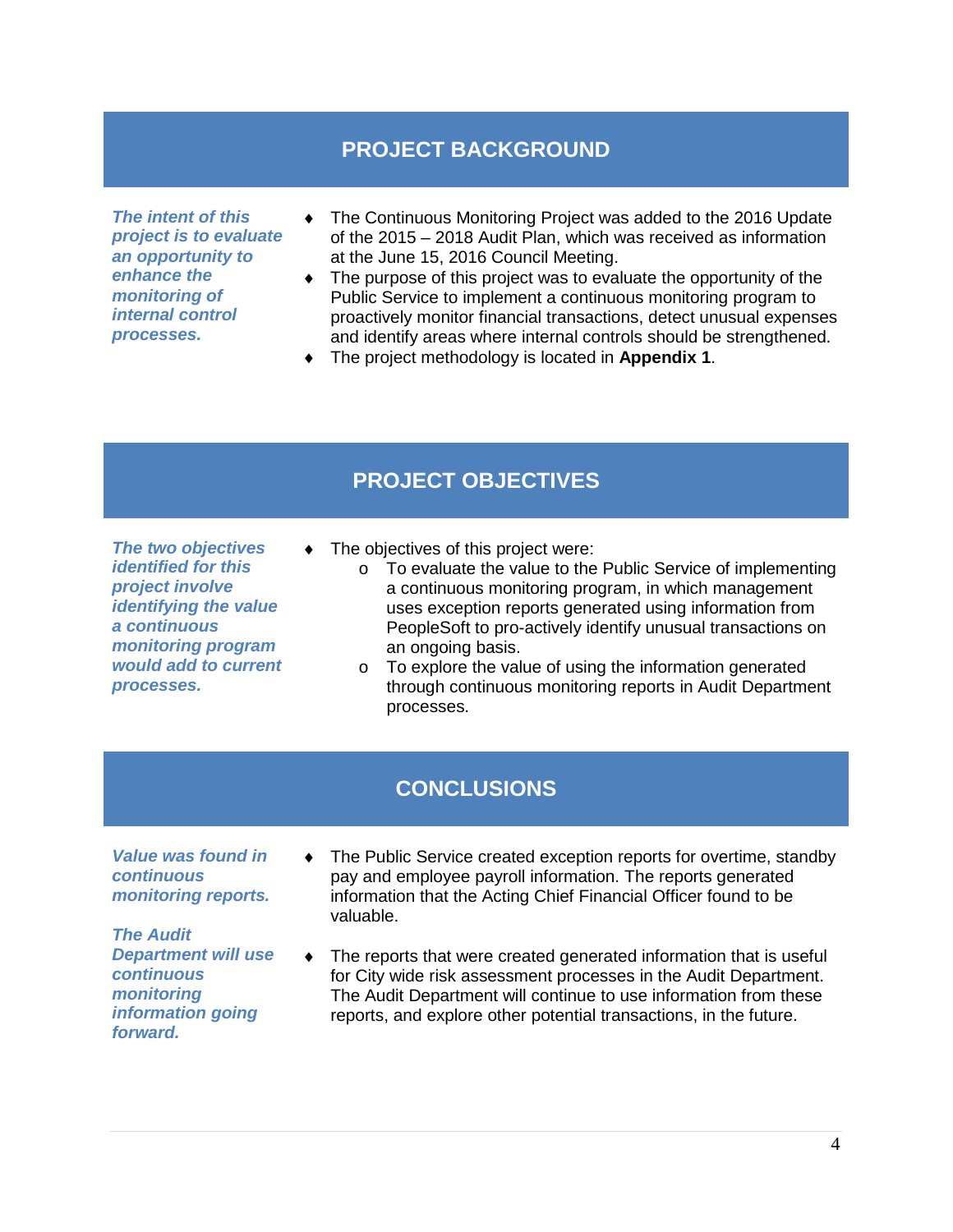## **INDEPENDENCE**

<span id="page-4-0"></span>The Audit Department is classified as an independent external auditor under *Government Auditing Standards* due to statutory safeguards that require the City Auditor to report directly to Council, the City's governing body, through the Audit Committee.

This project was conducted as an Advisory service and no management responsibilities were assumed. The approach we followed to conduct this project is described in **Appendix 1** and will not affect the Audit Department's ability to provide assurance on any implemented recommendations in the future.

The team members selected for this project did not have any conflicts of interest to the subject matter of the project.

## **ACKNOWLEDGEMENT**

<span id="page-4-1"></span>The Audit Department extends its appreciation to the management and employees in Corporate Finance, Human Resources, Transit, Public Works and Water and Waste for their time and cooperation in this project.

Bryan Mansky, CPA, CMA, MBA, CIA Date City Auditor

April 16, 2020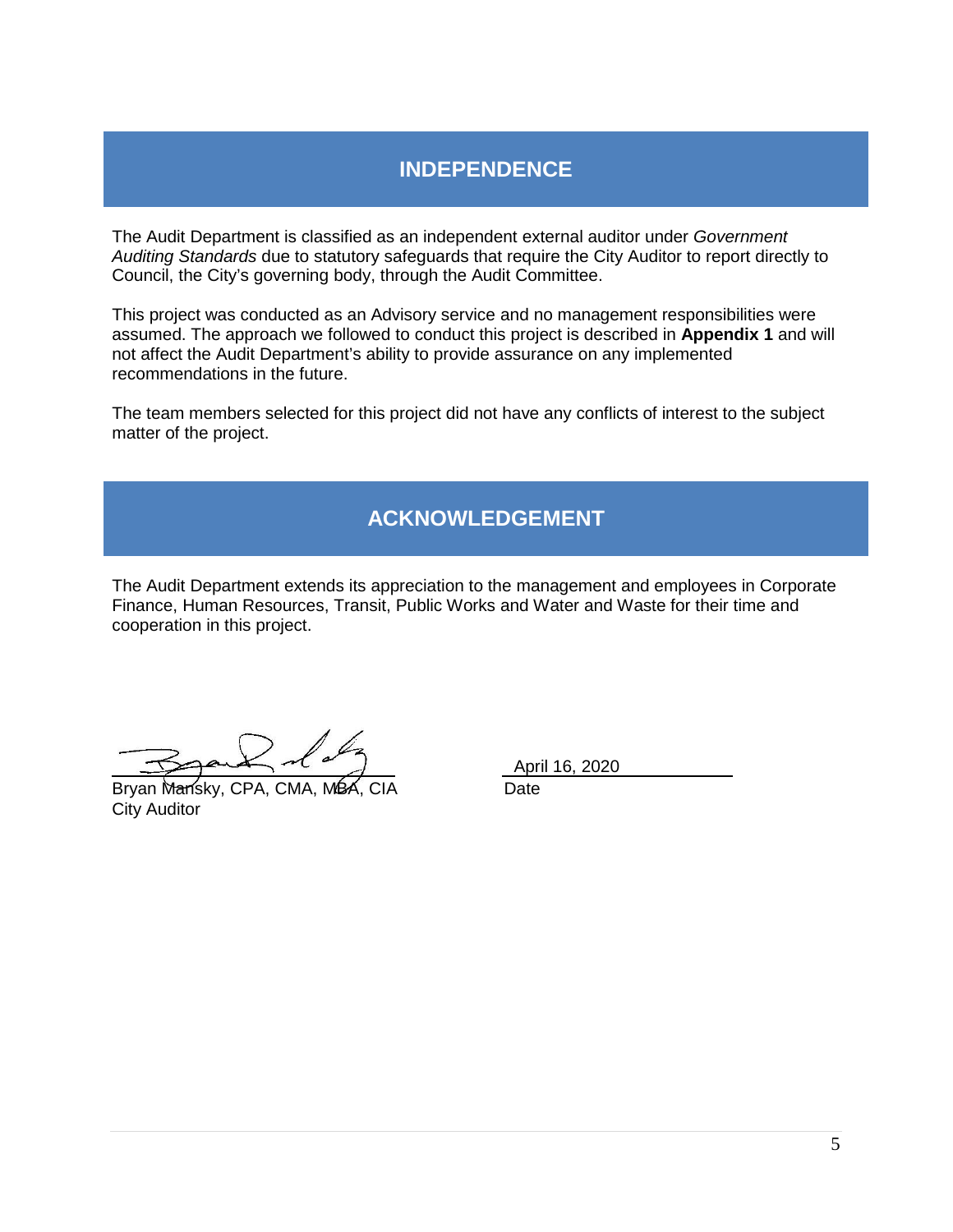# <span id="page-5-0"></span>**OVERVIEW**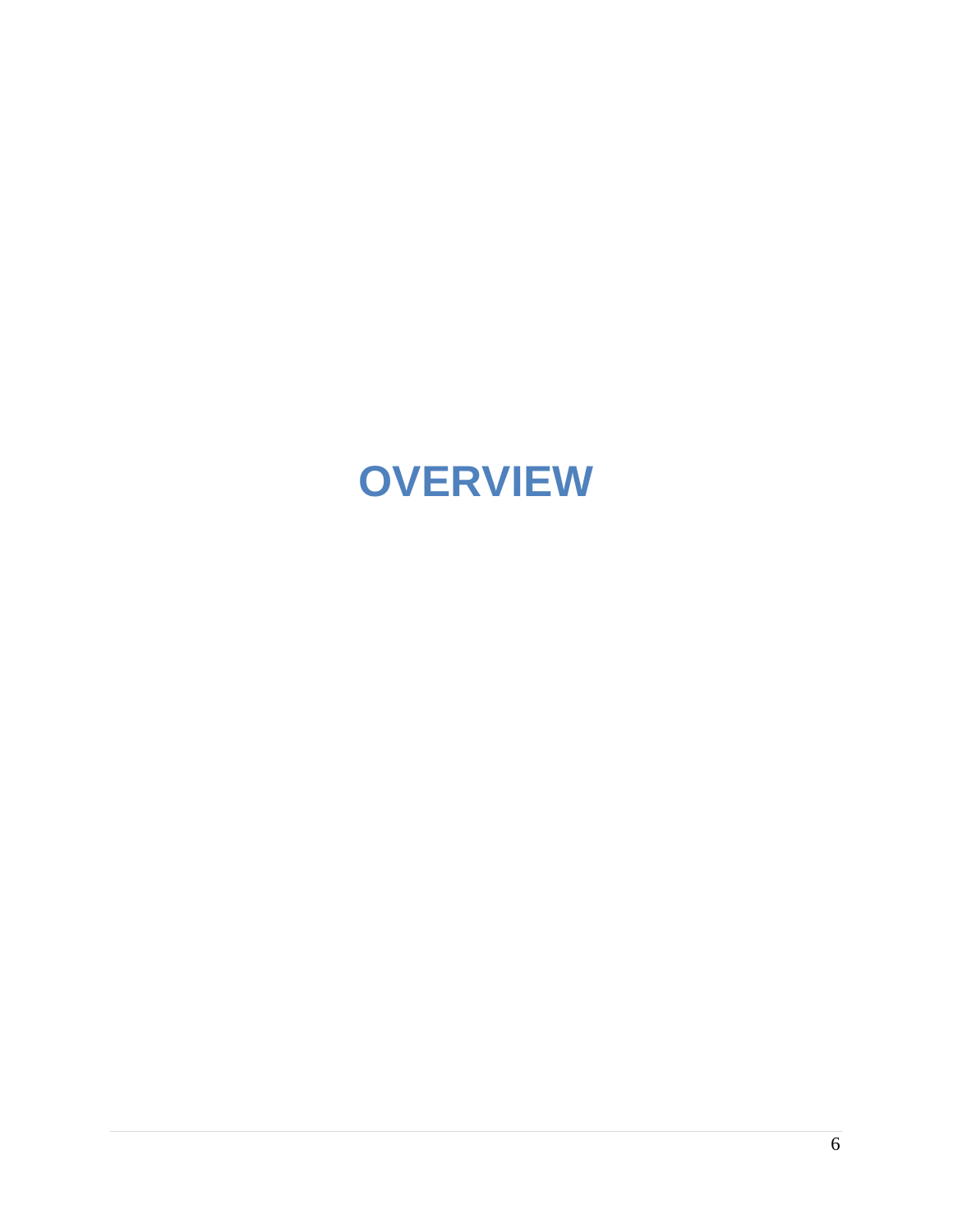#### **1.1 What is Continuous Monitoring?**

- ♦ Leading practices are moving towards implementing processes and procedures that create an environment where risk is managed on a continuous basis. The emergence of data analytics has created opportunities to analyze large amounts of data to identify irregular or unusual transactions and behaviours.
- ♦ A Continuous Monitoring (CM) program involves an automated, ongoing review at regular intervals, to identify transactions that fall outside parameters defined by management. The objective of a CM program is to provide timely, valuable information to management to detect potential significant inefficiencies, errors, theft and fraud. Additional benefits of reviewing the exceptions on a continuous basis include:
	- o Providing management information that may assist with identifying opportunities for process improvements
	- o Monitoring the success of initiatives that have been designed to address areas of concern.
- ♦ A CM program is owned and performed by management as part of its responsibility to implement and maintain effective control systems. It is a process which enables management to continually review business processes for adherence to and deviations from their intended levels of performance and effectiveness.<sup>[1](#page-2-1)</sup> It involves evaluating results so management can take corrective action if necessary, in a timely manner to achieve organizational goals and objectives. Process monitoring can be performed on demand as requested by management or at set periods of time such as on a monthly, semi-annually or annually.

#### **1.2 Stages to Evaluate a CM program**

- ♦ The Audit Department's evaluation of a CM program was conducted in two stages with a third stage to be scheduled for further evaluation of the CM program.
	- $\circ$  Stage 1 CM consultation: The Audit Department engaged a consultant to evaluate the opportunity to implement a CM program at the City. The engagement considered the current state of the City's PeopleSoft financial system and how risk is currently monitored and managed. A jurisdictional survey was conducted to identify how other jurisdictions have implemented CM programs. Opportunities were identified where a CM program could be implemented.
	- $\circ$  Stage 2 CM Exploration: This stage was conducted by the Audit Department to evaluate the opportunities and value of implementing a CM program within the City. The Audit Department conducted a risk assessment on the business processes identified by Deloitte in which CM reports could be generated on. Based on the risk assessment, payroll was identified as the first business process to evaluate. The data on overtime, standby pay and employee information was analyzed. Follow up was requested from the Corporate Controller and Human Resource management on exceptions identified. The responses were reviewed by the Audit Department and an analysis was conducted of the transactions which fell outside of the defined criteria. Based on our review, we are recommending the implementation of generating CM reports on overtime and standby pay in the Conclusion and Recommendation section of this report.

<span id="page-6-0"></span><sup>&</sup>lt;sup>1</sup> Deloitte Development LLC. "Continuous monitoring and continuous auditing: From Idea to implementation" (2010), 2.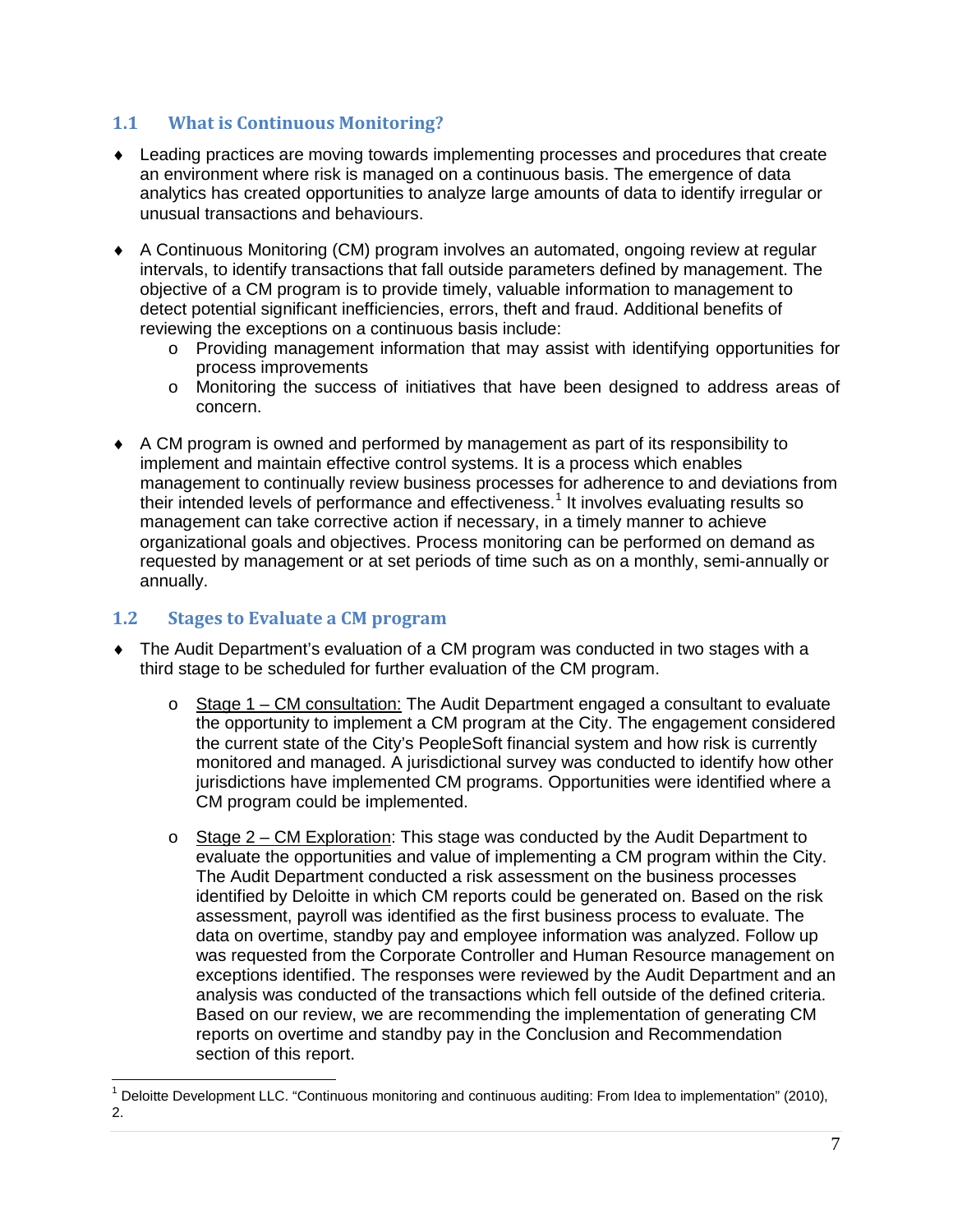o Stage 3 – Audit Department Next Steps: To follow up on our recommendation, the Audit Department will monitor the results from the implemented exception reports. The Audit Department will also explore opportunities for other transactions types that may yield benefits in the future.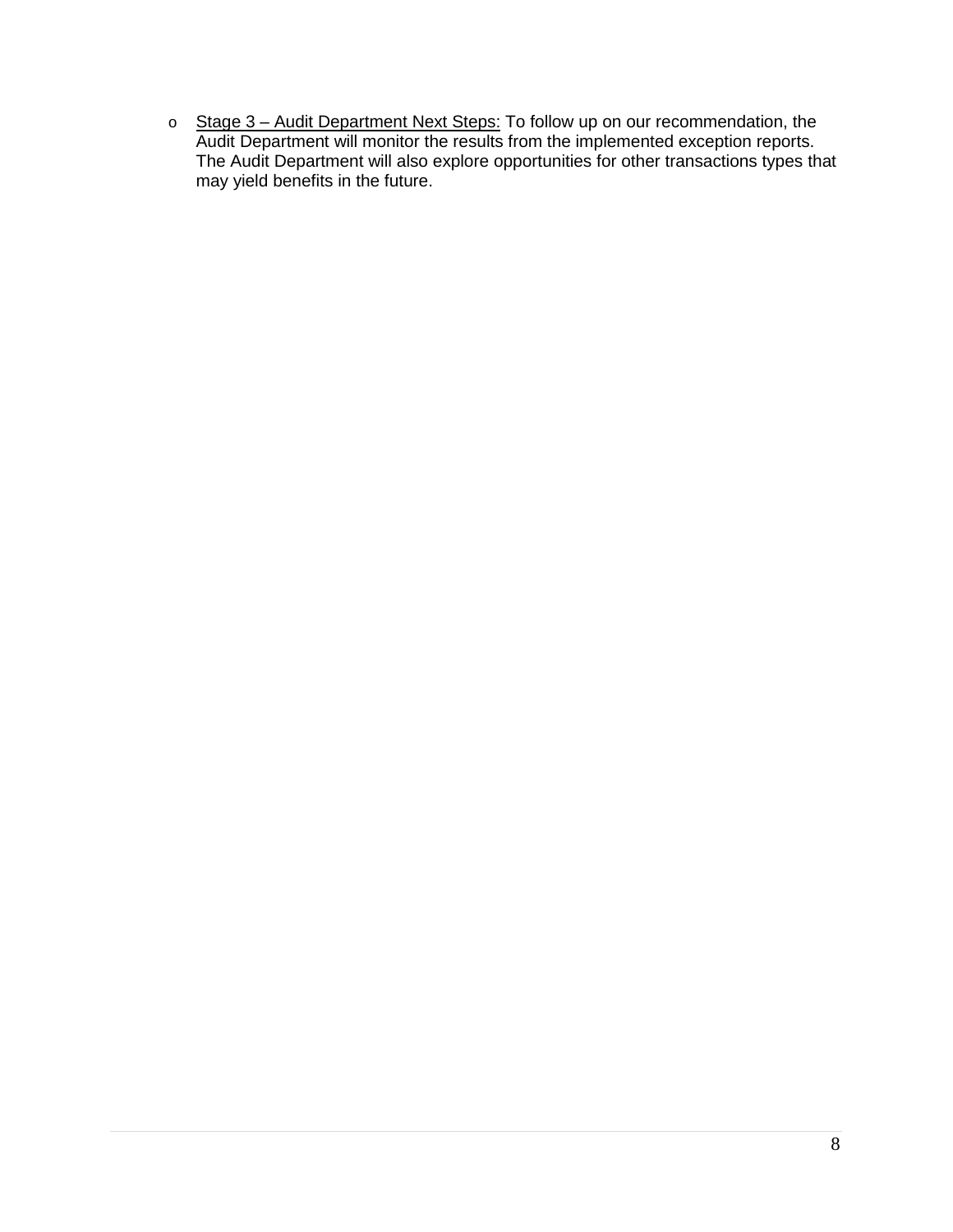# <span id="page-8-0"></span>**EVALUATION OF A CONTINUOUS MONITORING PROGRAM**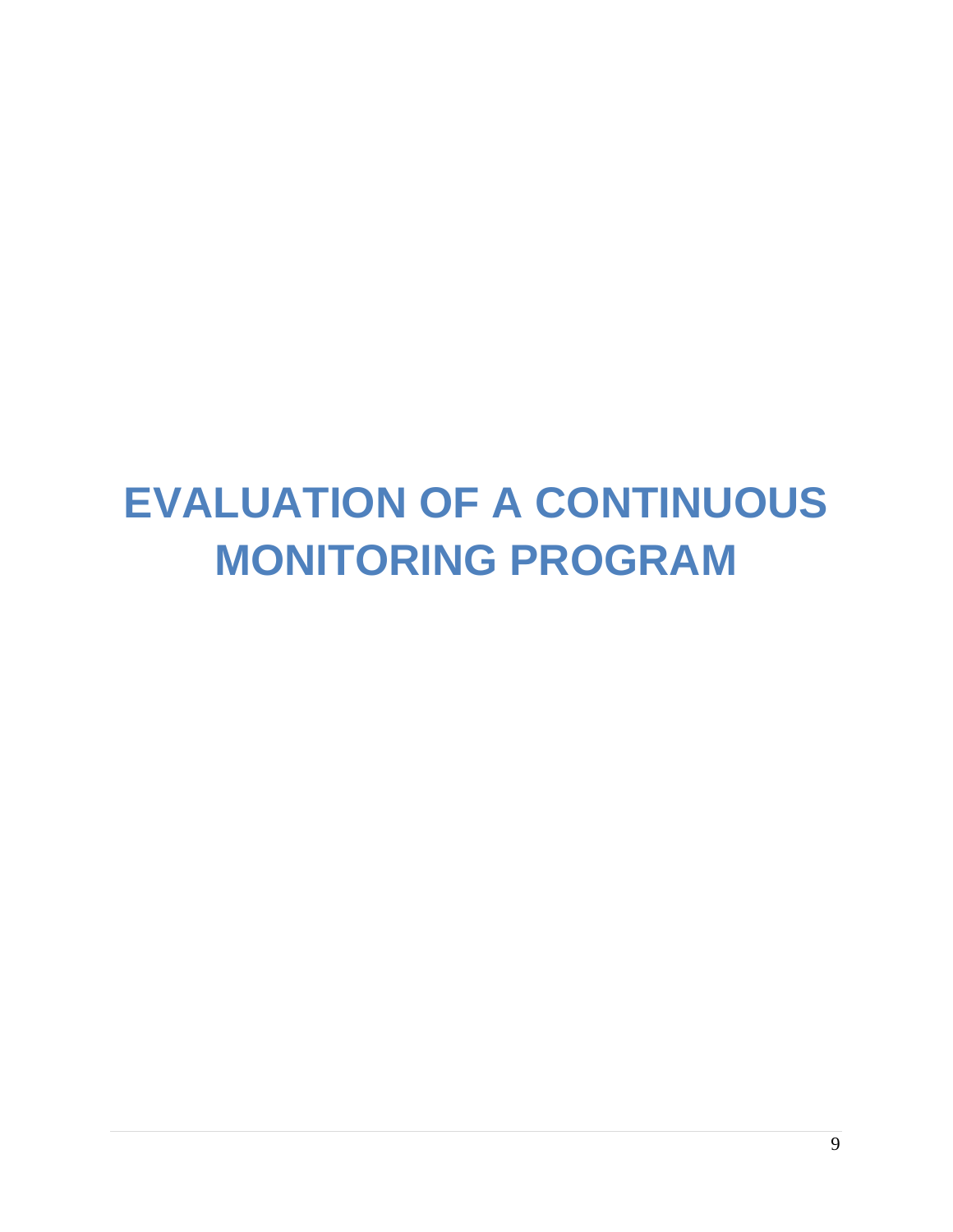#### **2.1 Stage 1 – CM Consultations**

- ♦ The Audit Department engaged Deloitte as a consultant to evaluate the opportunity to implement a CM program within the City of Winnipeg's current technology environment.
- ♦ Deloitte provided a report which consisted of:
	- o Research on CM mechanisms used by other public or private sector entities to detect and report on high risk transactions;
	- o A current state analysis on the City's PeopleSoft financial system and how risk is monitored and managed;
	- o A high-level assessment of the return on investment to aide in decision making to invest in implementing the program; and
	- o Opportunities within the City to enhance internal processes and controls.

#### **Jurisdictional Scan**

- ♦ Of the six jurisdictions included in Deloitte's research, none of the other Canadian cities or municipalities had a formally established CM program. Each jurisdiction had ad-hoc monitoring processes in place and an interest in moving towards establishing more formalized programs.
- ♦ In research conducted by the Audit Department, we identified that while the City of Toronto has not implemented a full CM program, they have been implementing a system of continuous monitoring in manageable phases. Beginning in 2011, continuous monitoring reports were generated for the payroll process and have been expanded over the years to include various other business operations throughout the City.
- ♦ Deloitte's research from the public and private sectors, noted that where ad-hoc monitoring processes were in place, value was found in monitoring employee travel and expenses, purchasing card transactions, procurement and accounts payable, overtime and employee absenteeism including sick time. These processes were identified as preferred due to their simplicity and transactional nature, ability to drive a return on investment and ability to mitigate fraud.
- ♦ The behaviours/practices recommended by Deloitte to successfully implemented a CM program included:
	- $\circ$  Strong governance, accountability and support from senior management along with clear CM program sponsorship, vision and stakeholder alignment to the vision.
	- o Clearly defined program objectives, goals and stakeholder accountability for achieving results;
	- $\circ$  Implementation of the program in manageable phases, with benefits to be realized on each phase clearly articulated;
	- o Key process owners are provided with the necessary tools to execute accountabilities and training is delivered in an effective manner; and,
	- $\circ$  A technology infrastructure which supports the CM program and evolves with the organization's IT strategy and overall strategic objectives and priorities.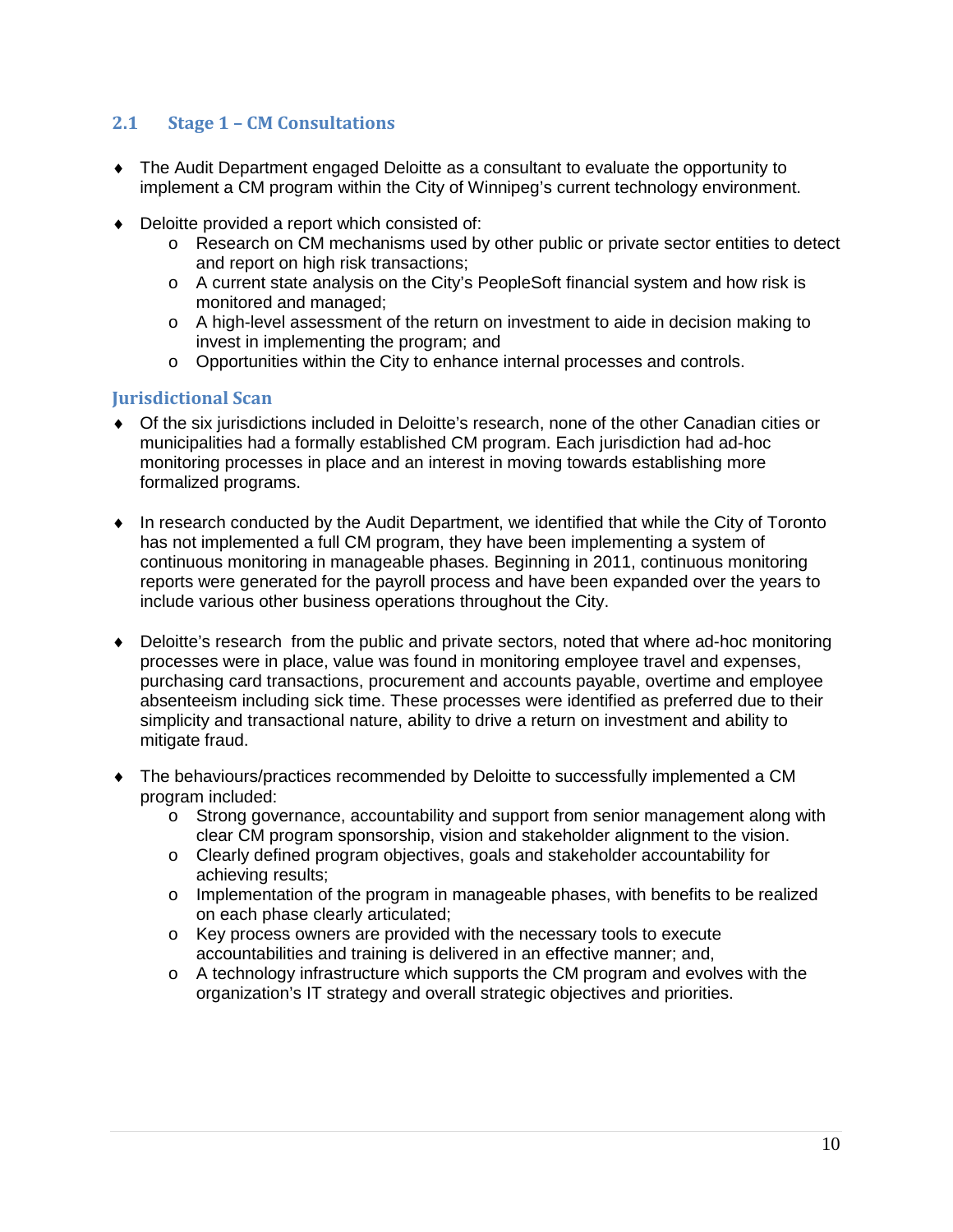#### **Current State Analysis**

- ♦ Deloitte identified the following areas of strength in their assessment of the City's current state:
	- o Key stakeholders with extensive knowledge of financial processes and controls, with an average tenure in excess of 10 years which allows for process exceptions to be easily identified.
	- o Defined workflows in PeopleSoft to guide the end user through financial processes and controls along with appropriate access rights throughout the process.
	- o City policies and procedures are communicated to the departments to validate compliance and mitigate risks.
- ♦ The City of Winnipeg currently does not have a formal CM program. Similar to other jurisdictions, management conducts ad-hoc reviews of transactions within various City departments to assess ongoing effectiveness of controls. The Chief Financial Officer and the Corporate Controller have implemented a number of reports generated on a predetermined frequency to review various processes within the City. Examples of ad-hoc processes in place include:
	- o An annual review of purchasing card transactions for anomalies
	- o Reviews of invoices prior to payment
	- o Ongoing analysis of payroll transactions
	- o Reports generated to identify ghost employees
	- o Monthly queries for payments without GST, payments with self-assessed PST and payments to out-of-Province venders
- ♦ For this project, the Audit Department did not audit or confirm the work that is performed related to the ad-hoc reviews of transactions.
- ♦ These ad-hoc processes could be leveraged to enable a future state CM program.

#### **Opportunities for Improvement**

♦ Deloitte identified developing automated control monitoring processes as one opportunity to focus in on as part of the implementation of a sustainable CM program. Opportunities were identified to maximize efficiency and use available capabilities in PeopleSoft to improve existing monitoring processes at the City. Deloitte identified that the control monitoring processes should be less manual and labor intensive as well as consistently applied across all departments in the City.

#### **Return on Investment**

- ♦ From their general experience Deloitte provided a non-industry specific high level assessment for the potential estimates for a Return on Investment (ROI) and the potential increase in process efficiencies for various business processes.
- $\bullet$  The estimates represent the potential benefit from a comprehensive CM program where a number of exception reports are generated for a business process to monitor the various risks within that area on a continuous basis. This information highlights the potential value that could be derived on an annual basis by implementing a complete CM program which manages, tracks, and resolves process exceptions identified. For example, an established CM program in the payroll area would include, but not limited to, reports generated to identify:
	- o Payments made to employees following termination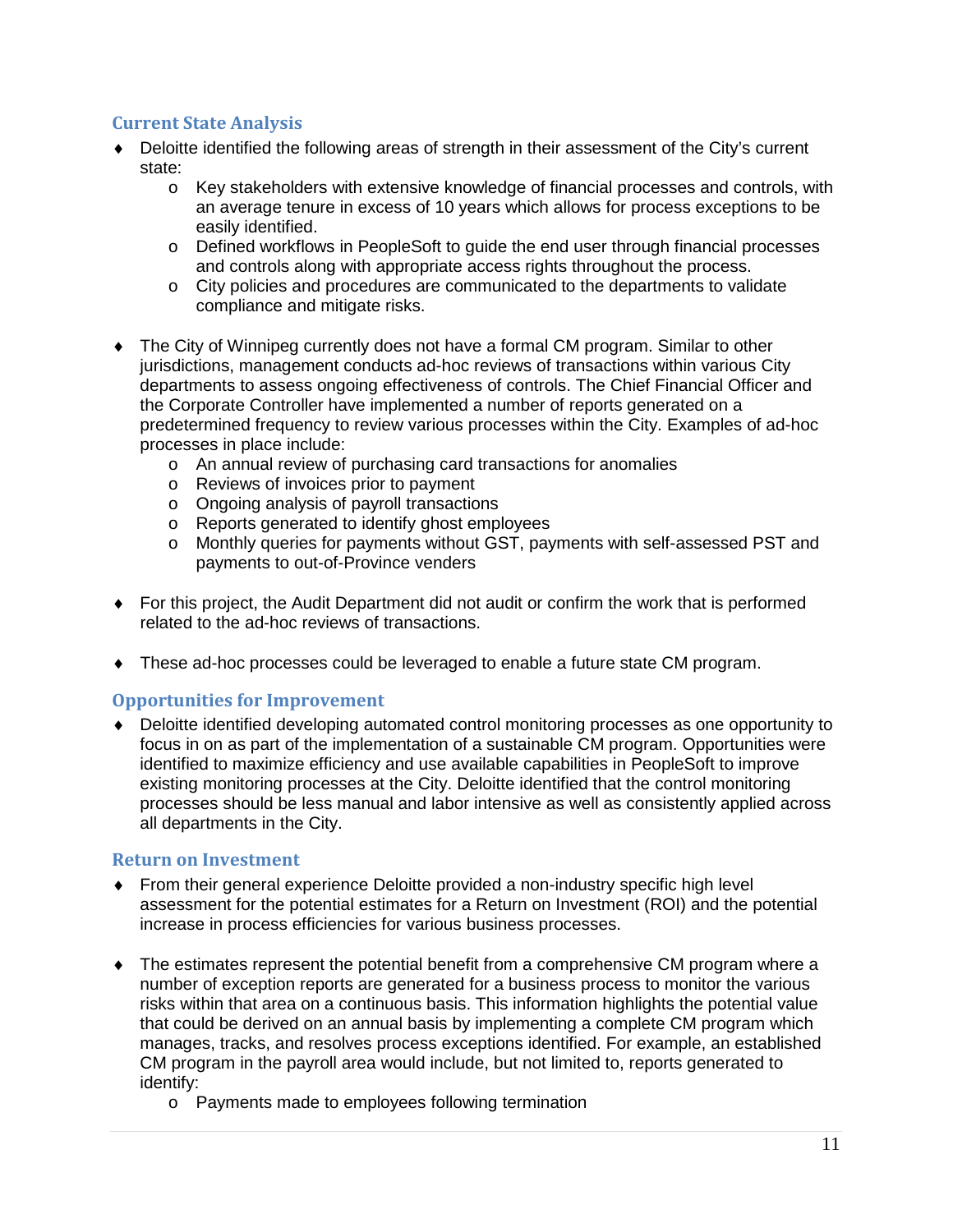- o Sick leave exceeding leave entitlements
- o Unapproved time sheets
- o Differences between actual overtime and expected overtime
- o Total absenteeism and unplanned time off
- o Incorrect payroll payments (e.g. standby pay, shift premiums, acting pay)
- o Irregularities in employees expenses and allowances
- ♦ For this project, to begin evaluating any value added through reviewing CM exception reports on a continuous basis, the Audit Department has selected to generate reports on overtime and standby pay. This is only a small portion of a complete CM program within the payroll process and only a starting point to achieving full potential return on investment. In 2018, overtime and standby pay represented only 3 percent of the City's total labour cost.
- ♦ Deloitte's report noted the potential benefits realized from CM depend on a number of different circumstances that include but are not limited to: the ability to make changes to cost structures based on improvements in business processes, the current level of efficiency that a process is operating at, and the amount of risk in a process area without controls in place.
- ♦ The potential value identified by the implementation of a CM program within the process areas demonstrated benefits to continue with an evaluation of a CM program in the City.
- ♦ The estimates provided below by Deloitte are not specific to local government research. They are derived from research conducted by Deloitte and are reflective of a comprehensive, fully implemented continuous monitoring program.

| <b>General, Non-Industry Specific Estimate of CM Program Benefits</b> |                                         |                                                           |  |
|-----------------------------------------------------------------------|-----------------------------------------|-----------------------------------------------------------|--|
| <b>Benefit Area / Description</b>                                     | <b>Potential ROI</b><br>(Cost Recovery) | <b>Potential Increase in Process</b><br><b>Efficiency</b> |  |
| Procurement                                                           | $1 - 3%$                                | $5 - 10%$                                                 |  |
| P-Card / Employee Expenses                                            | $3 - 15%$                               | $5 - 7%$                                                  |  |
| Payroll                                                               | $1 - 3%$                                | $2 - 5%$                                                  |  |
| <b>Inventory Management</b>                                           | $1 - 10%$                               | $3 - 5%$                                                  |  |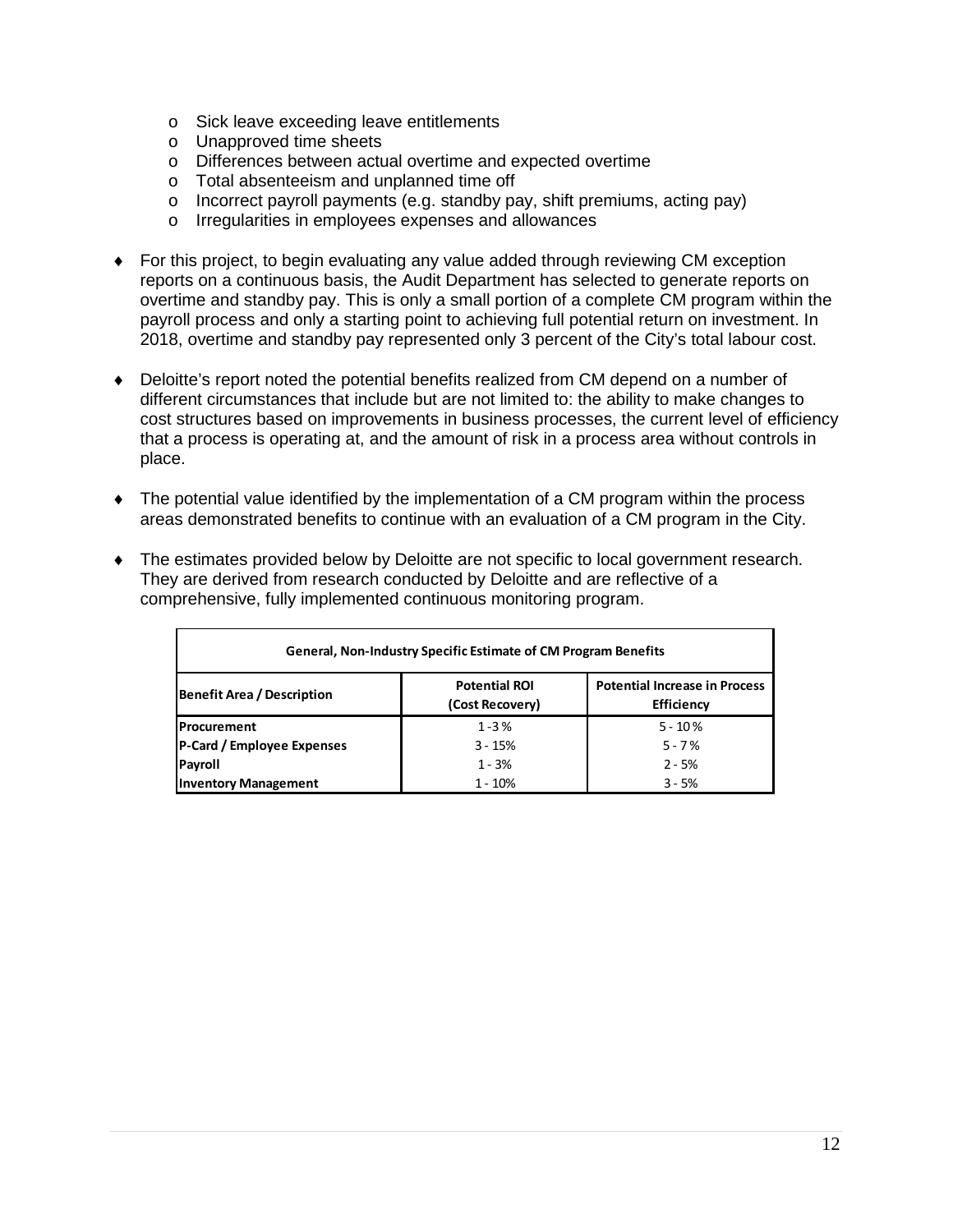#### **3.1 Stage 2 – CM Exploration**

- ♦ Deloitte identified opportunities to utilize CM reports in eight business processes within the City. To evaluate the value of the information obtained through CM reports, the Audit Department used a risk-based methodology to select a business process to generate exception reports on. The payroll process was selected as salaries and employee benefits comprise 53 percent of the City's expenses and the process is of a transactional nature.
- $\bullet$  In [2](#page-6-0)018, the City employed on average 10,000<sup>2</sup> employees and the City's total labour cost was \$714,964,374 of which overtime accounted for \$24,996,700 and standby pay was \$1,843,374. Deloitte had identified opportunities to utilize CM within the payroll process to identify trends to reduce staffing costs and manage employee's availability.
- ♦ A risk assessment on the payroll process was conducted to identify and prioritize the payroll risks that could be mitigated using data analytics and CM reports. The specific transactions within payroll which were selected for review included: overtime, standby pay and employee information.

#### **Overtime and Standby Pay – Corporate Finance**

#### *Request for Information*

- ♦ To establish the criteria to generate CM reports on for overtime and standby pay, the Audit Department conducted research to identify an average amount of overtime hours worked by employees. According to research by Statistics Canada, in 2018 employees working both paid and unpaid overtime, worked an average of 11.7 hours of overtime a week; approximately [3](#page-12-0)0 percent over an employee's regular time.<sup>3</sup> The research conducted by Deloitte identified a risk range of high for process exceptions of overtime payments greater than 30 percent of an employee's pay. The Audit Department also reviewed criteria used by other jurisdictions in CM exception reports for overtime and found overtime pay in excess of 30 percent was also used. A benchmark of 10 percent was used for standby pay based on its proportional relationship to overtime expense.
- ♦ The Audit Department developed the criteria to identifying employees with potentially concerning transactions. Considering the research conducted, the Audit Department requested reports from Corporate Payroll using the following criteria:
	- $\circ$  All City employees who were paid overtime amounts in 2018 that were in excess of 30 percent of their average annual pay.
	- $\circ$  All City employees who were paid standby pay amounts in 2018 that were in excess of 10 percent of their average annual pay.
- ♦ The payroll records of approximately 10,000 employees and a total labour cost of \$714,964,374 were analyzed. Queries and data extraction software were used to analyze the information from the City's PeopleSoft financial information system. Reports were produced by Corporate Payroll that identified the employees who received overtime and standby pay that met the criteria.

 $2$  Actual number of employees can be found in: City of Winnipeg. "City of Winnipeg 2018 Annual Financial Report"  $(2019): 50.$ 

<span id="page-12-1"></span><span id="page-12-0"></span>Statistics Canada. "Table 14-10-0309-01 Employees working overtime (weekly) by occupation, annual (x 1,000)". <https://www150.statcan.gc.ca/t1/tbl1/en/tv.action?pid=1410030901> (January 20, 2020).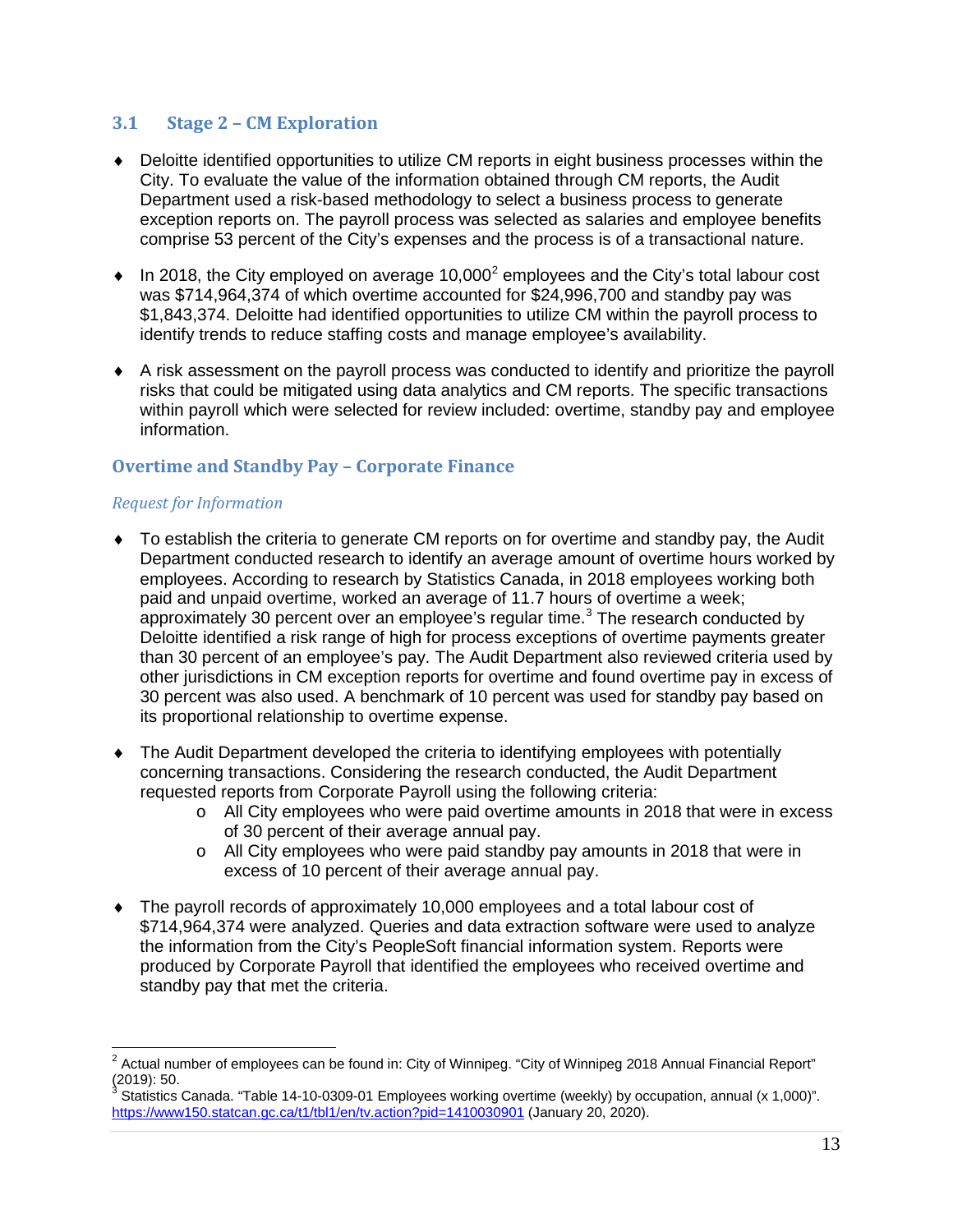| 2018 Overtime and Standby Pay Exceptions Identified           |                               |                                  |
|---------------------------------------------------------------|-------------------------------|----------------------------------|
| Criteria                                                      | Number of<br><b>Employees</b> | Range of<br><b>Overtime Paid</b> |
| Overtime in excess of 30% of employee's average annual pay    | 147                           | \$13,611 - \$83,249              |
| Standby Pay in excess of 10% of employee's average annual pay | 91                            | \$5,463 - \$44,982               |

♦ To identify any trends over the previous years, the Audit Department requested a report based on the same criteria for overtime and standby pay paid for 2010 through 2017.

#### *Overtime - Analysis*

♦ The first report produced identified 147 employees who received overtime in excess of 30 percent of their average annual pay in 2018.



♦ The actual overtime hours worked at time and a half and double time were requested from Corporate Payroll to gain a sense as to how many hours were worked. The hours entered as overtime in 2018 were requested for employees with overtime in excess of their average annual pay in the ranges of: 40 to 49 percent, 50 to 59 percent and greater than 60 percent. The following table highlights the average number of overtime hours worked and dollars paid per employee in each range.

| Average Number of Overtime Hours Worked and Dollars Paid in Overtime per Employee in 2018 by Range |                  |                   |         |                          |          |              |          |
|----------------------------------------------------------------------------------------------------|------------------|-------------------|---------|--------------------------|----------|--------------|----------|
| Range                                                                                              | Number of        | At a Rate of 1.5X |         | At a Rate of 2X<br>Total |          |              |          |
|                                                                                                    | <b>Employees</b> | <b>Hours</b>      | Paid    | <b>Hours</b>             | Paid     | <b>Hours</b> | Paid     |
| 40 - 49%                                                                                           | 23               | 119               | \$6.405 | 321                      | \$19,845 | 440          | \$26,249 |
| $50 - 59%$                                                                                         | 11               | 161               | \$8,530 | 356                      | \$22,768 | 517          | \$31,297 |
| Greater than 60 %                                                                                  | 17               | 195               | \$9,607 | 563                      | \$36,291 | 757          | \$45,898 |

♦ To examine the outliers in the information we received, the Audit Department selected to adjust the criteria to focus in on the employees who earned overtime in excess of 60 percent of their average annual pay. By increasing the criteria the request for follow up on the exceptions identified would be more manageable for departments. Upon further analysis 17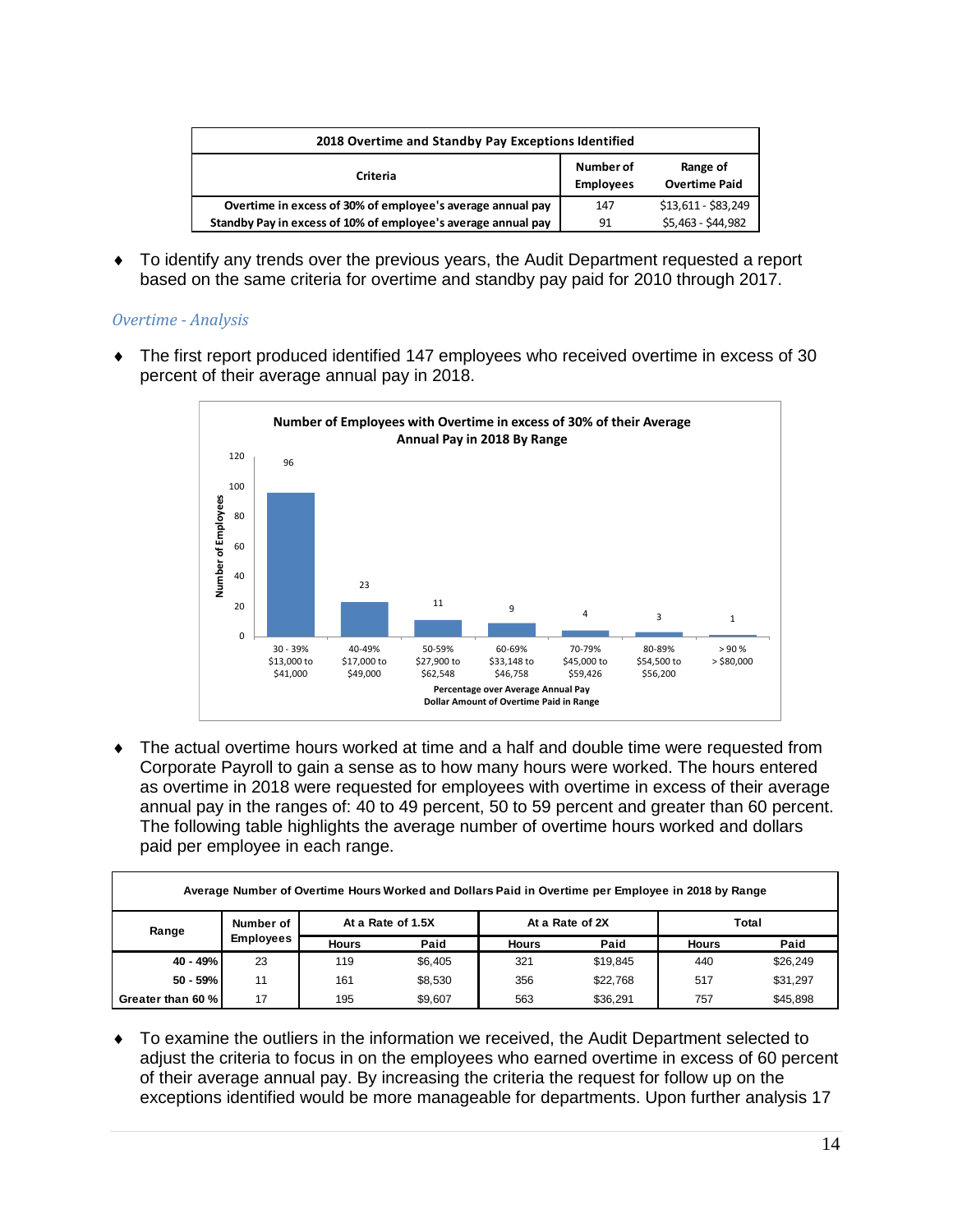

employees were identified within two departments for follow up.



- ♦ We reviewed the overtime earned by the employees identified as earning greater than 60 percent of their average annual pay in 2018 for any trends between 2010 and 2018. We found eight of the employees identified have been consistently earning overtime in excess of 60 percent of their average annual pay for at least three years in a row between 2010 and 2018.
- ♦ Follow up was requested from department management on all employees in 2018 who were paid overtime in excess of 60 percent of their average annual pay.

#### *Responses – Overtime*

- ♦ The Audit Department provided the detailed information of the instances identified with overtime to the Corporate Controller to forward to department and division management for review and comment.
- ♦ Responses from departmental management indicated that they were aware of the overtime and communicated the transactions identified were appropriately approved. For this report, the responses from management were not further reviewed or audited.
- ♦ The Public Works Department indicated that they were aware of the level of overtime related to the employees identified. Overtime is typically required due to weather events, special events and other unexpected work. Some employees are required to work outside of the standard five day work week. Options were being considered to reduce overtime costs within collective agreement parameters.
- ♦ The Transit Department indicated they were also aware of the level of overtime and regularly review performance and budget. Processes are in place for managing, reviewing and approving overtime. The department identified long term systemic reasons for the overtime that appeared to make sense for the circumstances. To assist with evaluating efficiencies within the department, Information Services has added a key performance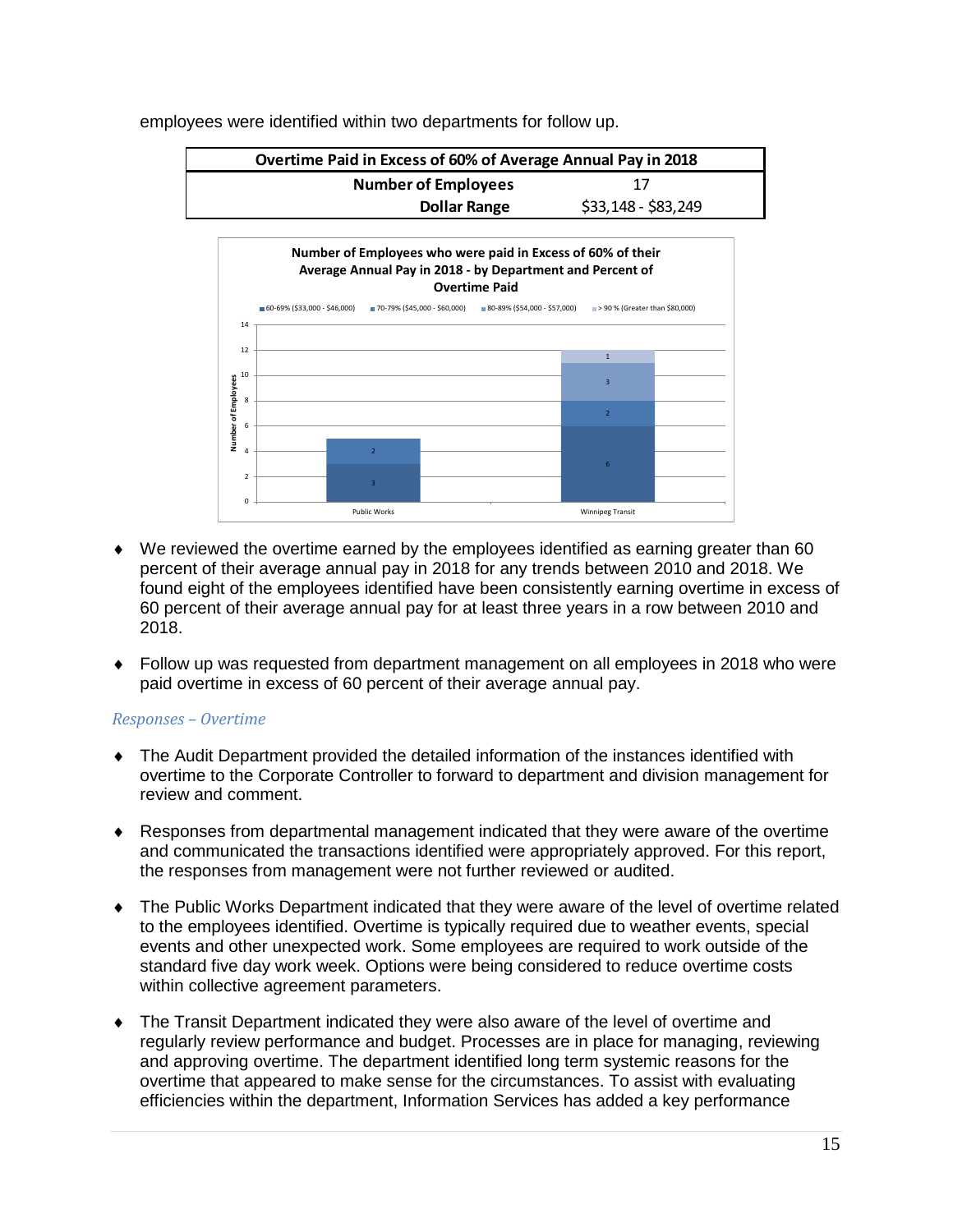indicators project to their list and the Transit Department has requested a statistical analysis of FTE's.

*Audit Department Assessment of Overtime Results*

#### *FTE Analysis*

♦ In assessing the level of overtime for the 17 employees identified, the Audit Department considered the actual number of hours that the amount paid in overtime translates into in regular time. For example, the following table illustrates the actual number of hours worked by the 17 employees after their time is translated into regular time. We identified that the overtime paid to the 17 individuals in overtime would pay for an estimated 9 FTE's in regular straight time. An estimate for benefits was factored in.

| Total Overtime Hours of 17 Employees in 2018 with Overtime in Excess of 60% of their Average Annual Pay                                                                                                             |                                                 |                |                                             |
|---------------------------------------------------------------------------------------------------------------------------------------------------------------------------------------------------------------------|-------------------------------------------------|----------------|---------------------------------------------|
| Overtime Hours entered at a rate                                                                                                                                                                                    | Overtime Hours entered at a rate of Double Time |                | Total Overtime Hours Total Hours at Regular |
| of Time and a Half                                                                                                                                                                                                  |                                                 | <b>Entered</b> | Rate                                        |
| 3.311                                                                                                                                                                                                               | 9.565                                           | 12.876         | 24.096                                      |
| Number of FTE's based on 2,080 Hours/year (40hours/week for 52 weeks)<br>This estimate does not factor in employee time off includeing vacation, sick and training<br>An estimate for benefits has been factored in |                                                 | 5.0            | 9.0                                         |

#### *Transit Overtime Analysis*

- ♦ To assess whether these levels of overtime were usual for the Transit employees, we compared the average number of overtime hours worked for five employees from Transit with the same job position to the average number of overtime hours worked by all employees in the same position within the Department. We identified that the level of overtime for these Transit employees was significantly higher to those in the same position.
- ♦ In 2018, the five employees who earned overtime in excess of 60% of their average annual pay worked an average of 865 hours of overtime compared to an average of 133 hours by other employees in the same division with the same job position.
- ♦ In discussions with the department we identified that overtime is voluntary and the Department has a process in place to ensure overtime offering is equitable. However, this analysis highlights a significant difference in the amount of overtime worked by employees in the same division and supports further analysis of transactions for any possible errors. The information produced in the exception reports also provides management information that may assist with identifying opportunities for process improvements to help reduce the levels of overtime.

#### *Overtime Effect on Productivity*

♦ In research conducted by the Audit Department for this project, we found reports that identified that numerous studies have been conducted looking at the effect of continued overtime work on labour productivity. These studies have consistently concluded that productivity typically declines as overtime work continues. The most commonly stated reasons for this result include fatigue, increased absenteeism, decreased morale, reduced supervision effectiveness, poor workmanship, increased accidents, or other adverse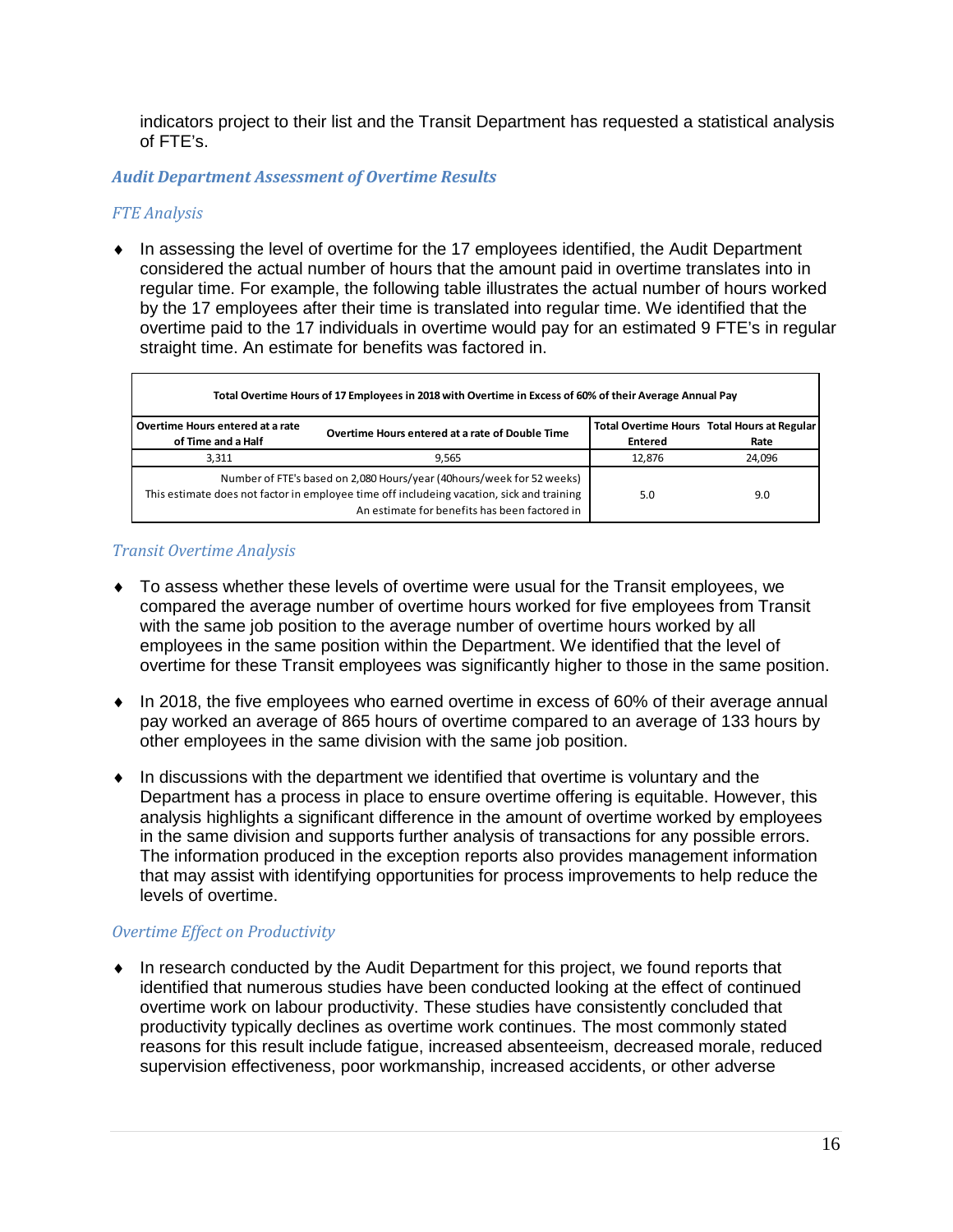effects.<sup>[4](#page-12-1)</sup> In considering this information, the value received from paying significantly high levels of overtime comes into question. This information highlighted further benefits to be derived from a CM program.

#### *Analysis of Standby Pay*

- **Number of Employees with Standby pay in Excess of 10% of their Average Annual Pay in 2018 by Range** 80 76 70 60 ងួ **Number of Employees** Number of Employ 50 40 30 20 10 10 <sup>3</sup> <sup>0</sup> <sup>0</sup> <sup>1</sup> <sup>1</sup>  $\Omega$ 10 - 19% 20 - 29% 30 - 39% 40 - 49% 50 - 59% 60 - 69% > 70% \$5,463 to \$11,715 to \$17,633 to \$31,000 >\$44,000 \$23,914 \$14,350 \$20,172 **Percentage of Standby Pay over Average Annual Pay Dollar Amount of Standby Pay in Range**
- ♦ The Audit Department reviewed the report with the data generated on employees with standby pay in excess of 10 percent of their average annual pay.

♦ To examine the outliers in the information we received, the Audit Department adjusted the criteria to focus in on the employees who earned standby pay in excess of 30 percent of their average annual pay. This identified five employees in the Water and Waste Department who exceeded the benchmark. This is the only department with employees that exceeded the benchmark.

| Standby Pay in Excess of 30% of Average Annual Pay in 2018 |                     |  |
|------------------------------------------------------------|---------------------|--|
| <b>Number of Employees</b>                                 |                     |  |
| <b>Standby Pay Dollar Range</b>                            | \$17,633 - \$44,982 |  |

- ♦ We also noted that three of these employees had consistently earned standby pay in excess of 30 percent of their average annual pay for at least three years in a row.
- ♦ Follow up was requested for these five employees.

#### *Responses*

• The Water and Waste Department indicated that they were aware of the standby pay levels for these employees. They also communicated that an analysis of alternative scheduling methods had been completed, and structuring schedules this way is actually the most economical for this service. This is due to these employees working in remote sites and working in positions that require around-the-clock coverage of essential services. It would be

<sup>4</sup> AACE International Recommended Practice No. 25R-03 "Estimating Lost Labor Productivity in Construction Claims"(Page 5), 2004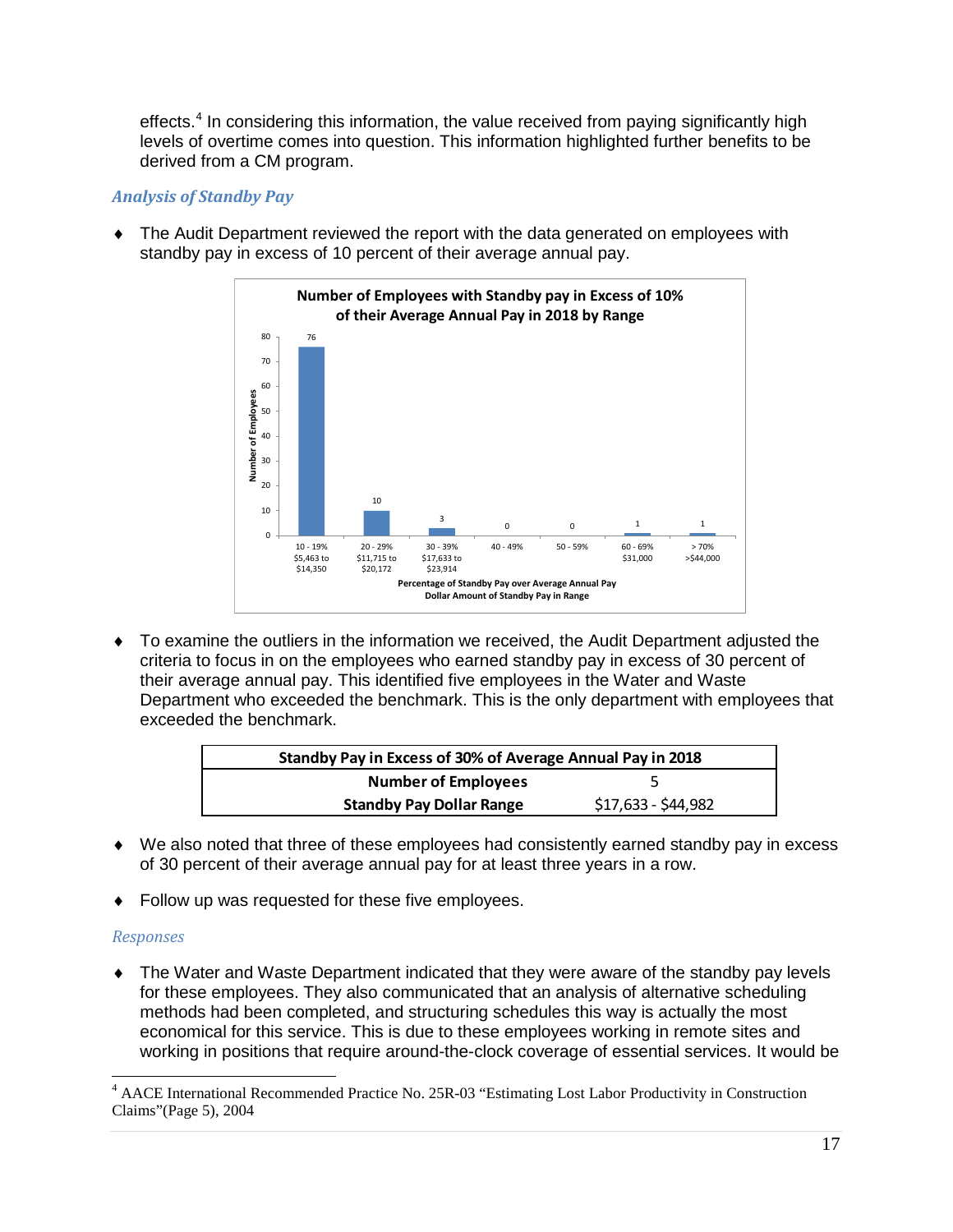more cost prohibitive to require ongoing travel to these sites than to continually station employees at the sites. No concerns were identified by the department with the levels of standby pay.

#### **Employee Information – Human Resources**

#### *Request*

♦ The Audit Department requested a report of all City employees from Human Resources which included the employee's name, address, Social Insurance Number, current mailing address, phone numbers and banking information.

#### *Analysis of Information*

♦ The report provided by Human Resources included the requested information on all active employees, including seasonal and employees on leave. The report did not include terminated or employees who retired from the City. The report was analyzed by the Audit Department using a software data analytics tool to identify employees who had duplicate information and/or had information that was not entered into PeopleSoft.

| 2018 Employee Information Exceptions                          |    |
|---------------------------------------------------------------|----|
| <b>Same Banking Information with Different Home Addresses</b> |    |
| No banking Information in PeopleSoft                          | 17 |

♦ The Audit Department provided this information to the Human Resources Department for review and comment.

#### *Responses*

♦ Human Resources followed up on the employee information identified through the analysis conducted. There were no concerns identified with the information. Employees are responsible for ensuring their personal information is up to date in PeopleSoft. The appropriate authorization forms for the employees with the same banking information were in their files. Human Resources confirmed that 15 of the employees with no banking information in PeopleSoft are on leave and two of the employees opted to continue receiving physical pay cheques instead of direct deposit. Banking information is not required in the system for these 17 employees.

#### **4.1 Conclusion and Recommendation**

- ♦ The information presented in the continuous monitoring reports generated has highlighted the employees with the highest levels of overtime and standby pay in comparison to all employees across the organization. The departments were aware of the level of overtime and indicated that they were looking at ways to decrease the amount.
- ♦ In 2018, seventeen employees earned overtime in excess of 60 percent of the average annual pay. The total amount of overtime paid to the 17 employees was approximately \$800,000. This appears to be a high amount of overtime that is paid to a small number of employees in relation to their average annual pay as well as in comparison to employees across the organization and in their departments. The Audit Department sees value in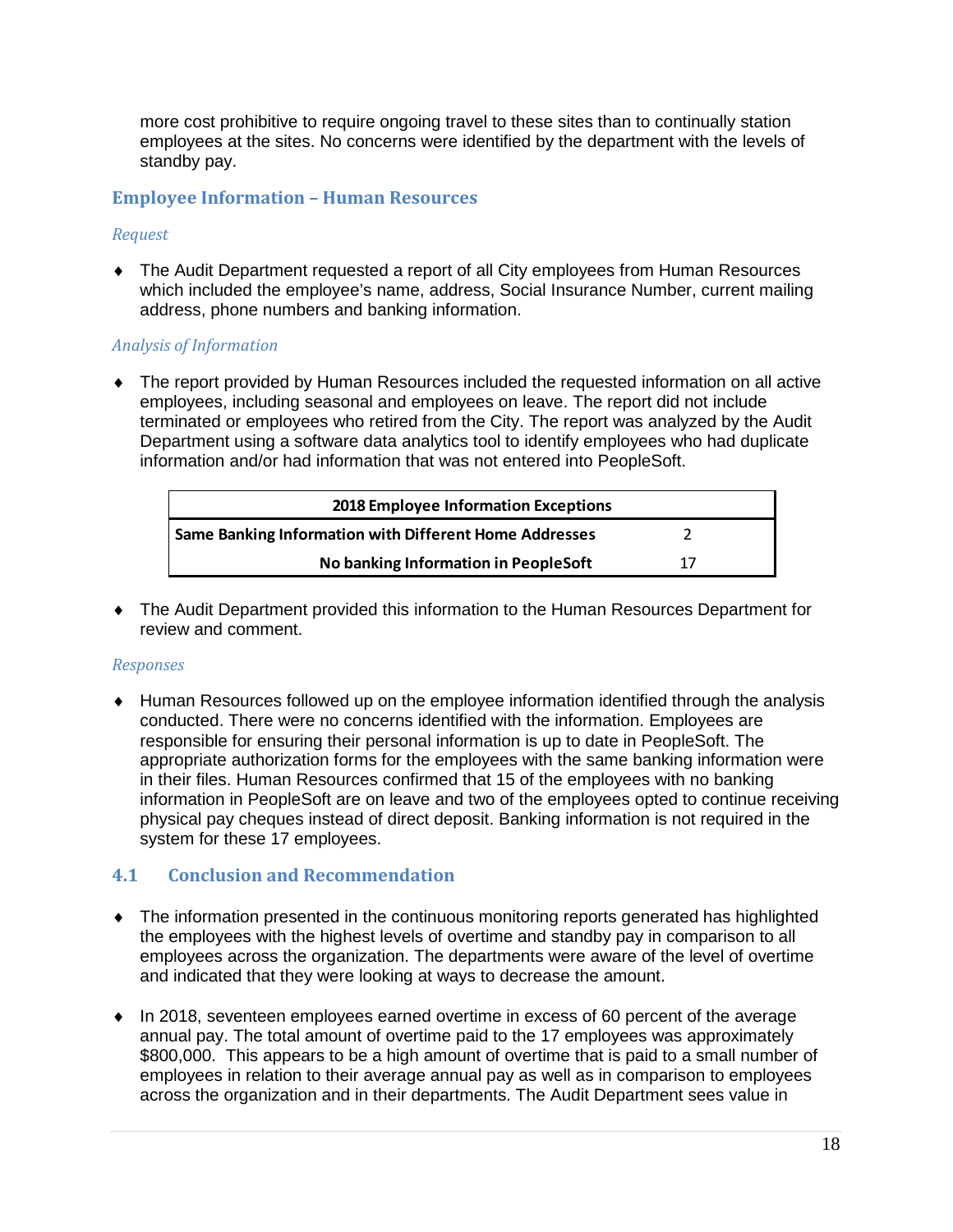continuing to monitor transactions which have been identified based on the criteria used for our analysis. Benefits of reviewing the information in the CM exception reports produced are to identify trends and to identify the transactions to focus in on for a review of the controls around areas of concern. The information can also be used to monitor the success of initiatives that have been designed to address the areas of concern and can provide insight into potential ways to assess and develop efficient business processes.

- ♦ Overtime is a normal and appropriate expenditure for meeting workload demands. CM is a process which can assist management by identifying areas where its procedures can be strengthened. Implementing a process for generating the overtime reports and evaluating the highest levels on a periodic basis may provide additional information for management with monitoring the levels of overtime and the control environment.
- ♦ In our review we looked at employees across the organization with standby pay in excess of 30 percent of their average annual pay. While there were no concerns identified by Water and Waste, this information may be useful for other departments. For example, employees within specified divisions or departments who are earning standby pay in excess of 10 or 20 percent of their average annual pay may be of a concern to management if the employee's standby pay is significantly higher then what they would expect.
- ♦ No concerns or additional information were identified with the analysis conducted on the reports obtained from Human Resources. Potential reports have been identified for further exploration on employee information in Stage 3 of this project.
- ♦ In reviewing the benefits of CM and identifying transactions outside of the defined parameters used for this project, the Audit Department sees value in continuing to explore a CM program through a pilot project. A CM program provides continuous, comprehensive information through an automatic process. Only exceptions identified over the benchmark set by Corporate Finance would be reviewed. In addition to potential increases in value to the City, the implementation of a CM program also benefits the organization with improvements in organizational effectiveness and risk reduction.
- ♦ To provide a minimum basis for the CM program to be successful, design and implementation of the program will require the full support of the CFO. The processes should be clearly defined with the objectives, goals and accountabilities communicated to all process owners. Any benefits realized from the review of the transactions identified in the CM exception reports should be documented.
- ♦ The Chief Financial Officer should designate individuals responsible for obtaining the exception reports and requesting responses, on a periodic basis, from Department management on all transactions that are outside the defined parameters. To ensure that the results of the process are manageable, the benchmark should initially be set relatively high in terms of identifying the transactions reviewed.
- ♦ Due to the magnitude and consistency of overtime earned by some employees, the Audit Department finds value in using the overtime levels in the City wide risk assessment process conducted by the department.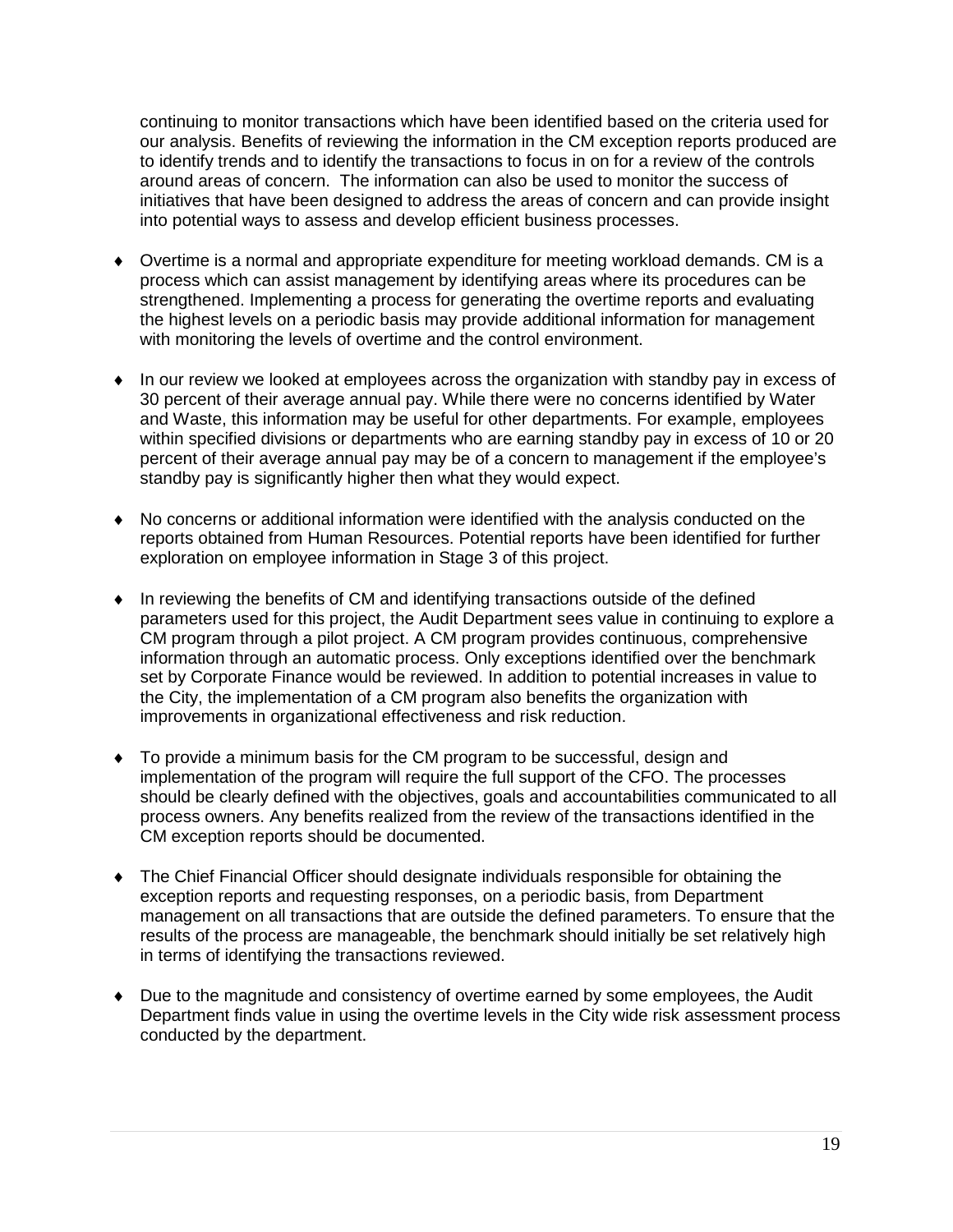#### **RECOMMENDATION 1**

*We recommend that the Chief Financial Officer develop and implement a system of continuous monitoring of overtime and standby pay.* 

| <b>RISK AREA</b>                     | <b>Business Process</b>                                                                                                                           | <b>ASSESSMENT</b> | Moderate |
|--------------------------------------|---------------------------------------------------------------------------------------------------------------------------------------------------|-------------------|----------|
| <b>BASIS OF</b><br><b>ASSESSMENT</b> | The City of Winnipeg currently does not have a process in place for<br>monitoring overtime and standby pay transactions on a continuous<br>basis. |                   |          |
| <b>MANAGEMENT RESPONSE</b>           |                                                                                                                                                   |                   |          |

The staff complement authorized by the 2018 Adopted Operating Budget was 9,118 Full Time Equivalent Positions (FTEs). The monitoring procedures developed by the Audit Department identified 17 employees for follow-up for exceeding the threshold set on over time and 5 employees for follow-up for exceeding the threshold set for standby pay. Relative to the total work force of 9,118 FTEs, this represents a very small percentage of the workforce.

All transactions identified by the process were followed-up by Management. Time was appropriately approved by the supervisor, controls were found to be functioning as intended and no savings opportunities were identified. While the follow-up of these transactions ultimately did not result in any actionable items, management is of the opinion that there is value to monitoring for larger than normal transactions on an annual basis.

To provide additional context as to where overtime transactions identified by the continuous monitoring process occurred, 12 of the transactions identified were in the Transit department with the majority of these in the vehicle maintenance area. A certain amount of overtime is expected in order to meet keep the required number of buses in service and required repair work can vary with weather conditions. A set process is followed to ensure overtime is offered on a fair and equitable basis.

Having a small number of employees in the vehicle maintenance area work significant overtime hours is not a new issue for the Transit department. The department has been working towards reducing levels of overtime by filling vacant positions. While improvements have been made, the department has not yet been able to hire enough fully licensed mechanics to optimize the ratio of apprentices to fully licensed mechanics.

Five of the employees identified for further follow-up of overtime were in the Public Works department. Three of the employees were in the Streets Maintenance area and their overtime was due to working extended hours during the constructions season. Two employees were in the Transportation division and their overtime related to evening and weekend work on traffic signals.

All five stand-by pay occurrences were in the Water and Waste department. Certain activities such as water supply and treatment operations require 24x7x365 support. Current standby practices should continue as it is the most efficient way to schedule the necessary coverage/support.

Management intends to implement the program in 2020.

**IMPLEMENTATION DATE** | Q4 2020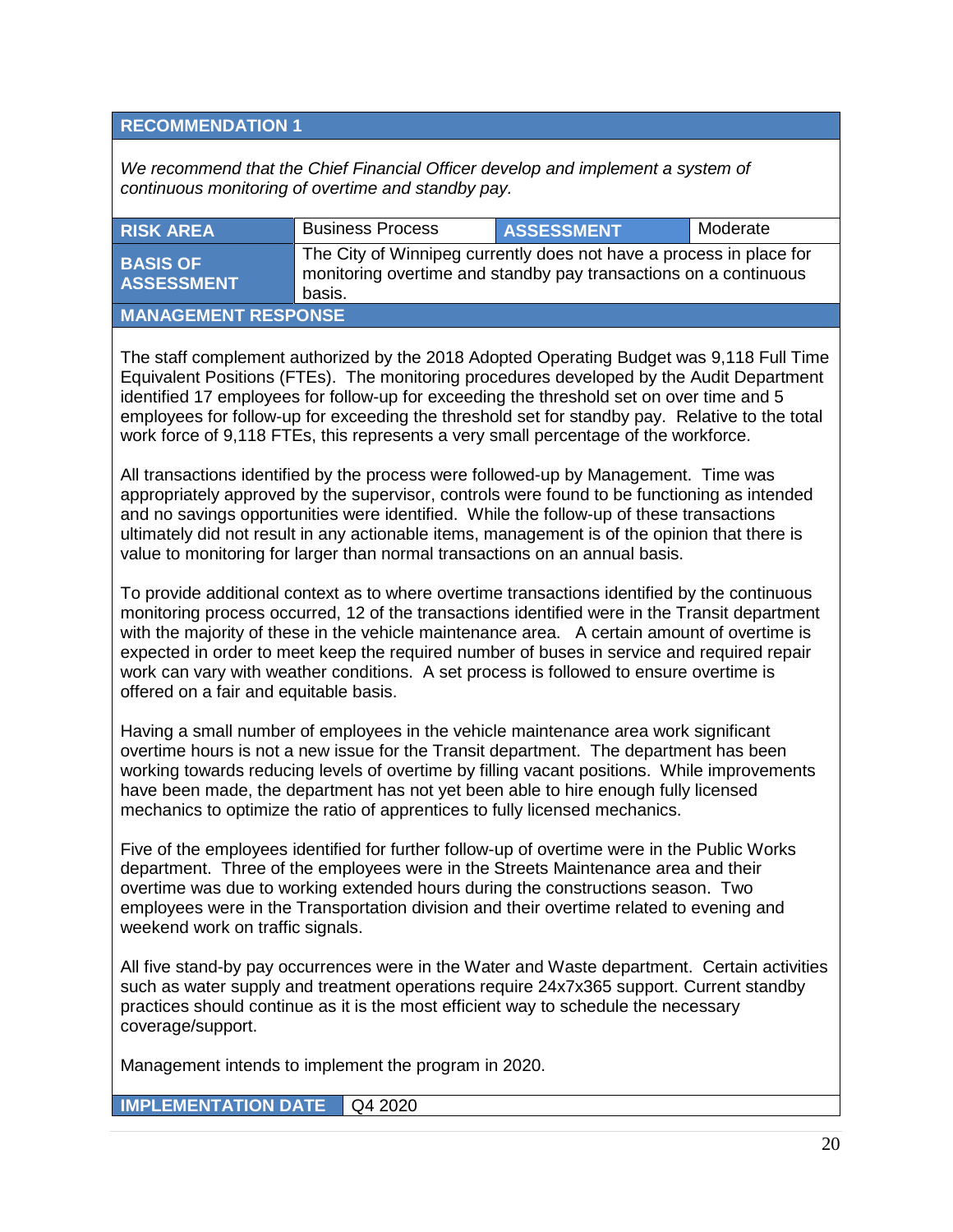#### **5.1 Stage 3 – Audit Department Next Steps**

- ♦ The Audit Department's Stage 3 of the CM project will involve following up with the Chief Financial Officer and Corporate Controller on the implementation of the CM system for overtime and standby pay exceptions identified.
- ♦ Deloitte's research suggests that there is potential of significant value in a comprehensive CM program. The Audit Department will explore the value gained through the CM process on overtime and standby pay in the future. Consideration will be given to exploring other business processes to expand the program.
- ♦ The Audit Department will use the information produced from CM in our City-wide risk assessment processes for our strategic work plans.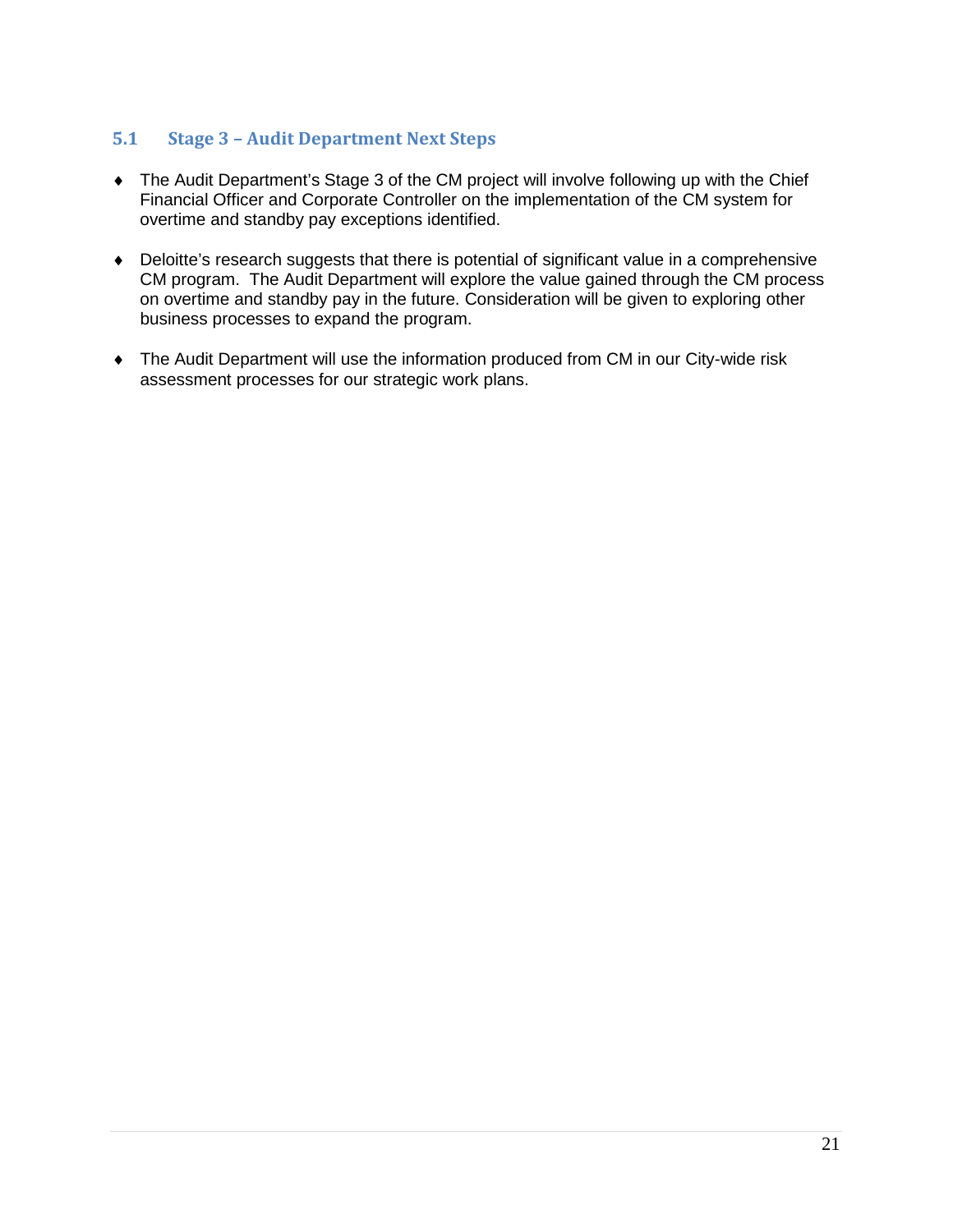## <span id="page-21-0"></span>**APPENDIX 1 – Project Methodology**

| <b>MANDATE OF</b><br><b>THE CITY</b><br><b>AUDITOR</b> | The City Auditor is a statutory officer appointed by City Council<br>under The City of Winnipeg Charter. The City Auditor is<br>independent of the Public Service and reports directly to<br>Executive Policy Committee, which serves as the City's Audit<br>Committee.<br>The City Auditor conducts examinations of the operations of the<br>٠<br>City and its affiliated bodies to assist Council in its governance<br>role of ensuring the Public Service's accountability for the<br>quality of stewardship over public funds and for the<br>achievement of value for money in City operations.<br>The City Auditor's mandate also includes providing consultation<br>to the Public Service. The City Auditor provides these services<br>through advisory reports, participation on inter-departmental<br>advisory committees, and facilitating professional courses<br>through the City's Corporate Training Branch. These non-audit<br>services are performed within the parameters allowable by<br>Government Audit Standards.<br>Once an audit report has been communicated to Council, it<br>becomes a public document. |
|--------------------------------------------------------|----------------------------------------------------------------------------------------------------------------------------------------------------------------------------------------------------------------------------------------------------------------------------------------------------------------------------------------------------------------------------------------------------------------------------------------------------------------------------------------------------------------------------------------------------------------------------------------------------------------------------------------------------------------------------------------------------------------------------------------------------------------------------------------------------------------------------------------------------------------------------------------------------------------------------------------------------------------------------------------------------------------------------------------------------------------------------------------------------------------------------------|
| <b>PROJECT</b><br><b>RISK</b><br><b>ANALYSIS</b>       | A risk-based methodology was used to select the payroll<br>٠<br>process to evaluate a continuous monitoring program.<br>We identified the following risks within the payroll process to<br>identify the criteria used to produce the continuous monitoring<br>reports:<br>Are employees appropriately and accurately recording<br>$\circ$<br>their time-off in City's financial services system<br>PeopleSoft?<br>Are the overtime hours entered into PeopleSoft by the<br>$\circ$<br>employee accurate and approved?<br>Is all employee information accurately recorded in<br>$\circ$<br>PeopleSoft?<br>Do all employees have valid information in PeopleSoft?<br>$\circ$<br>Further to identifying the above risks, payroll comprises just<br>over 50% of the total operating budget. In 2018, the City's total<br>labour cost was \$714 Million, significantly increasing the impact                                                                                                                                                                                                                                          |

of any risk exposures identified in the controls.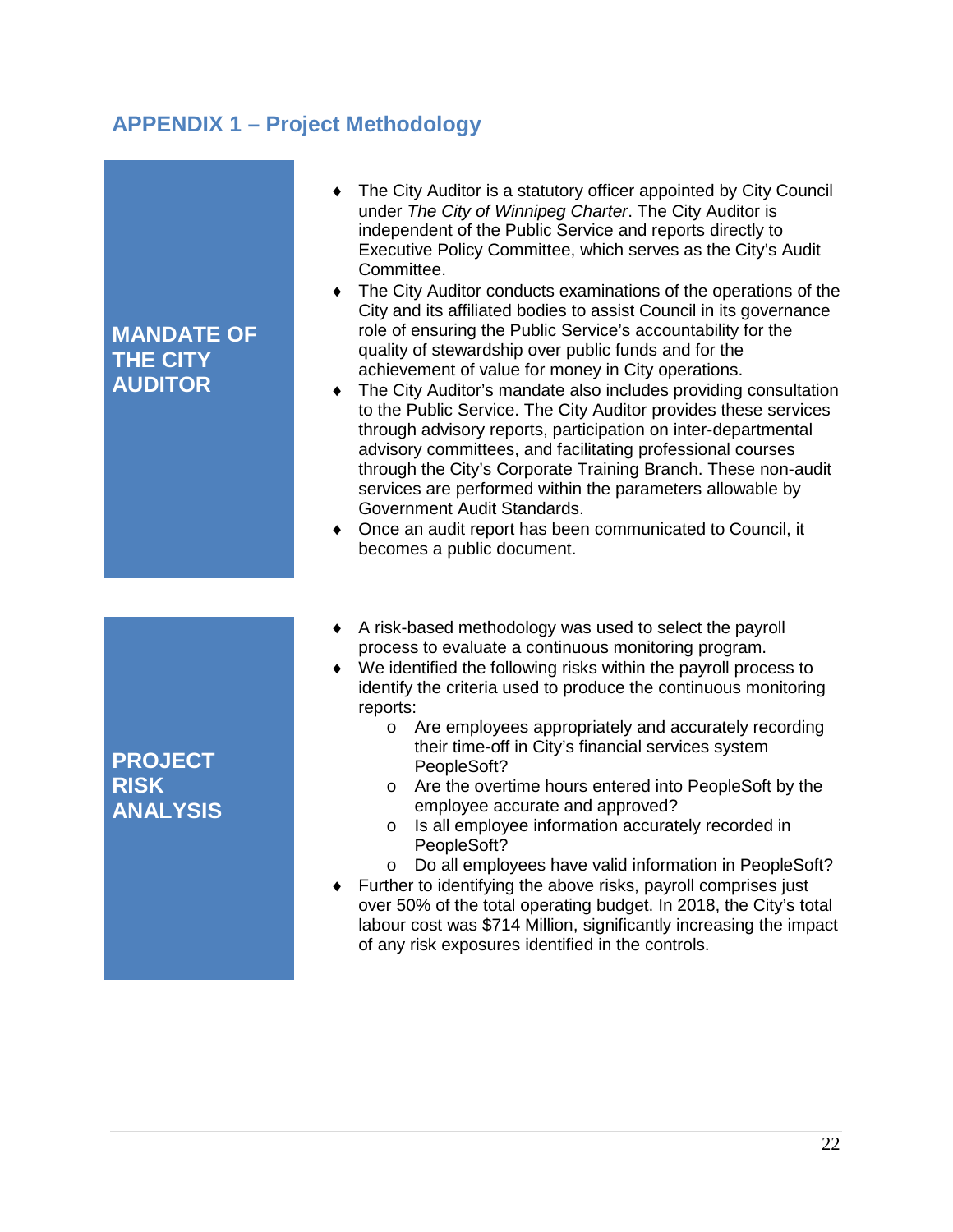### **SCOPE**

#### ♦ We used data analytics to identify all City employees across all departments in the City who were paid:

- o overtime that was in excess of 30 percent of their average annual pay, and
- o standby pay that is in excess of 10 percent of their average annual pay.
- All overtime and stand by pay transactions between January 1, 2010 and December 31, 2018 were included in the analysis.
- ♦ Data analytics was used to identify any duplicate employee information across all active City employees as of August 31, 2019.
- This project was conducted as an Advisory project. An advisory project is not an audit or a review, and no assurance is offered on any of the exceptions discussed in the report. An advisory project is classified as a "nonaudit service" under *Government Auditing Standards.* The Audit Department must be careful not to conduct nonaudit services in a way that would jeopardize current or future independence. This includes making decisions for management or directing management on controls that should be implemented. To avoid this, our recommendations are provided at a broad level. Management is responsible for any recommendations it agrees with, and is responsible for the substantive design and implementation of those recommendations, and their results. We believe our approach was sufficient to maintain current and future independence relating to this project.
- To accomplish our project objectives, we approached this project in two stages:
	- o Stage 1 Engaged Deloitte to evaluate the opportunity to implement a CM program with the City of Winnipeg's current technology environment.
		- A jurisdictional scan was conducted of public and private sector entities to identify the types of continuous monitoring performed in the industry.
		- **Workshops were conducted with the City's key** stakeholders to gain an understanding of the current CM activities, uncover potential process improvements and identify any challenges.
	- $\circ$  Stage 2 To explore the value of a CM program, the Audit Department:
		- **Conducted interviews with Corporate Payroll to** gain an understanding of the processes and procedures around entry and recording of payroll transactions.
		- **Conducted a risk assessment to identify and** prioritize the payroll risks that could be

## **AND CRITERIA**

**APPROACH**